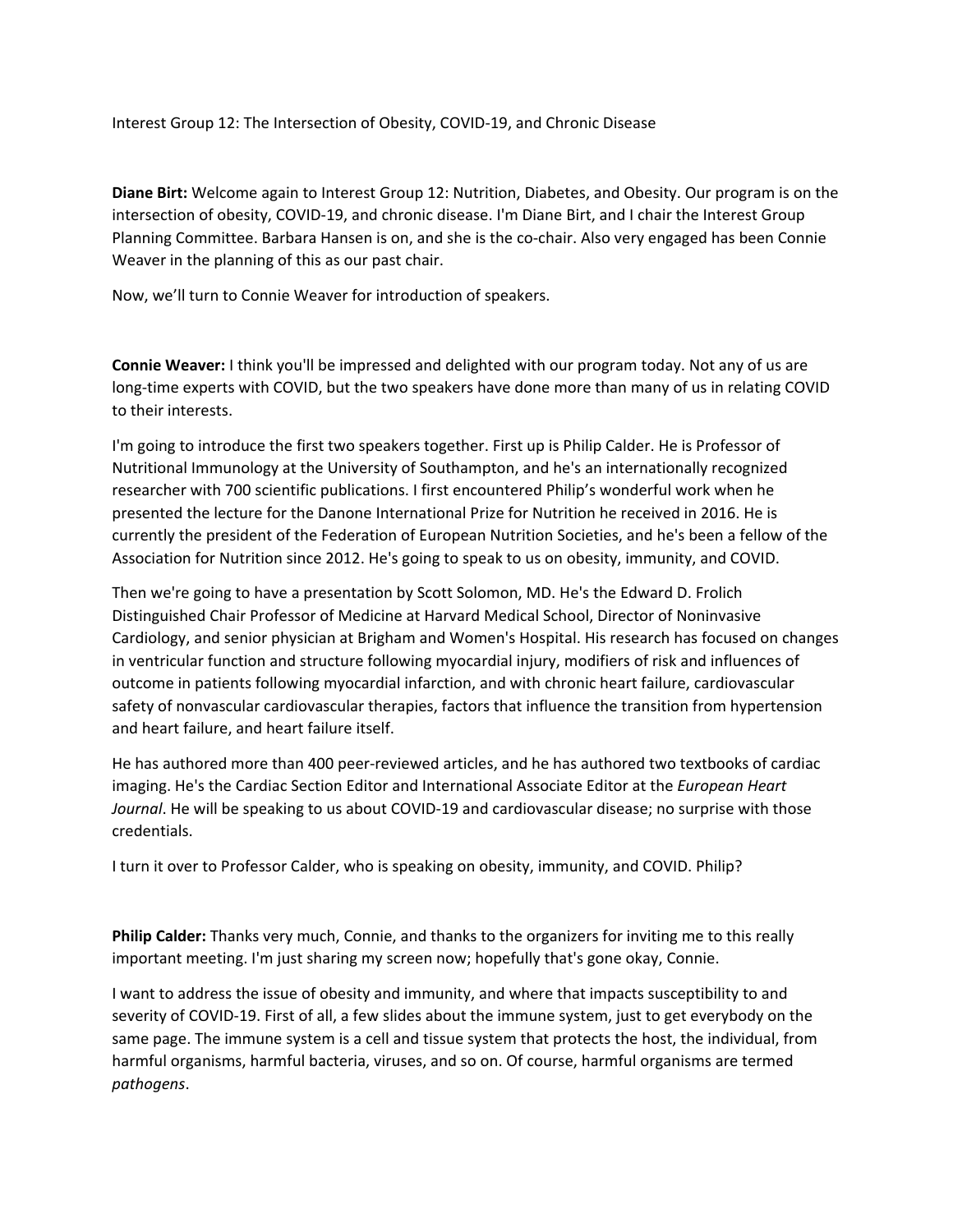We know that a well-functioning immune system is key to providing robust defense against pathogens, and we've heard a lot about that in the last 2 years or so, because we know people with compromised immunity are at increased risk of infectious disease and of infectious disease becoming more severe.

The four general functional features of the immune system are listed here. Firstly, it acts as an exclusion barrier to keep pathogens out. Secondly, it's able to identify organisms and recognize whether they're harmful or harmless. Thirdly, it acts to eliminate those organisms identified as being harmful. Finally, it has a memory component, so that those immunological encounters are remembered immunologically often for decades, sometimes even for the entire life.

The point of the memory response is that reinfection or re-exposure generates a faster and more vigorous response than the first exposure. The memory response is the basis of vaccination, which is really topical right now.

The immune system is pretty complex, it's pretty sophisticated—it can recognize, it can eliminate, and it can remember. These sophisticated capabilities come about because of the many different particularly cellular components within the immune system, which generally speaking are divided into innate immunity, which includes the barrier functions, and acquired immunity.

We have all of these different cell types within both innate and acquired immunity; these different cell types have specialized functions. For example, we have phagocytic cells that can engulf and digest bacteria intercellularly; we have natural killer cells that kill virally infected cells and tumor cells; cytotoxic T cells do that as well; B cells are the cells that produce antibodies; we have regulatory cells, and so on.

So we have specialized cell functions, but obviously to mount an effective immune response, all of these different cellular components have to be working together in an integrated and coordinated way. I picture that in this more complicated figure that I'm not going to go through in detail, but simply showing the different cellular interactions that are involved in antiviral immunity, with the aim being to kill virally infected cells, to block the replication of viruses, and to neutralize viruses with antibodies. We see important cytokines, like the interferons that I'll come back to later on, which are key to antiviral protection. We see these proteins perforin and granzyme that are key to the lysis of virally infected cells. We see, overall, lots of different cells involved in eliciting effective antiviral immunity.

But if we strip this back, we have these two general functional capabilities. We have the barrier function to keep pathogens out, and then we have these powerful cellular components of innate and acquired immunity to deal with pathogens if they breached the barrier.

Mostly, people think of immune cells circulating in the bloodstream, the white blood cells, but in fact only about 2% of our immune cells are in the bloodstream at any time. Most of our immune cells are actually locked away in tissues, places like the spleen, the lymph nodes, and the Peyer's patches and the gut wall. These are places where immune cells come together, they interact with one another, and these are the places where the immunological decisions are made.

Just to remind you what I already said, that weak immunity results in poor defense against harmful organisms that results, in turn, in infections and inability to control infections. Since early 2020, weak immune systems have been exposed as a major public health challenge in places where there wasn't such concern about communicable diseases. Of course, there are geographies where there's always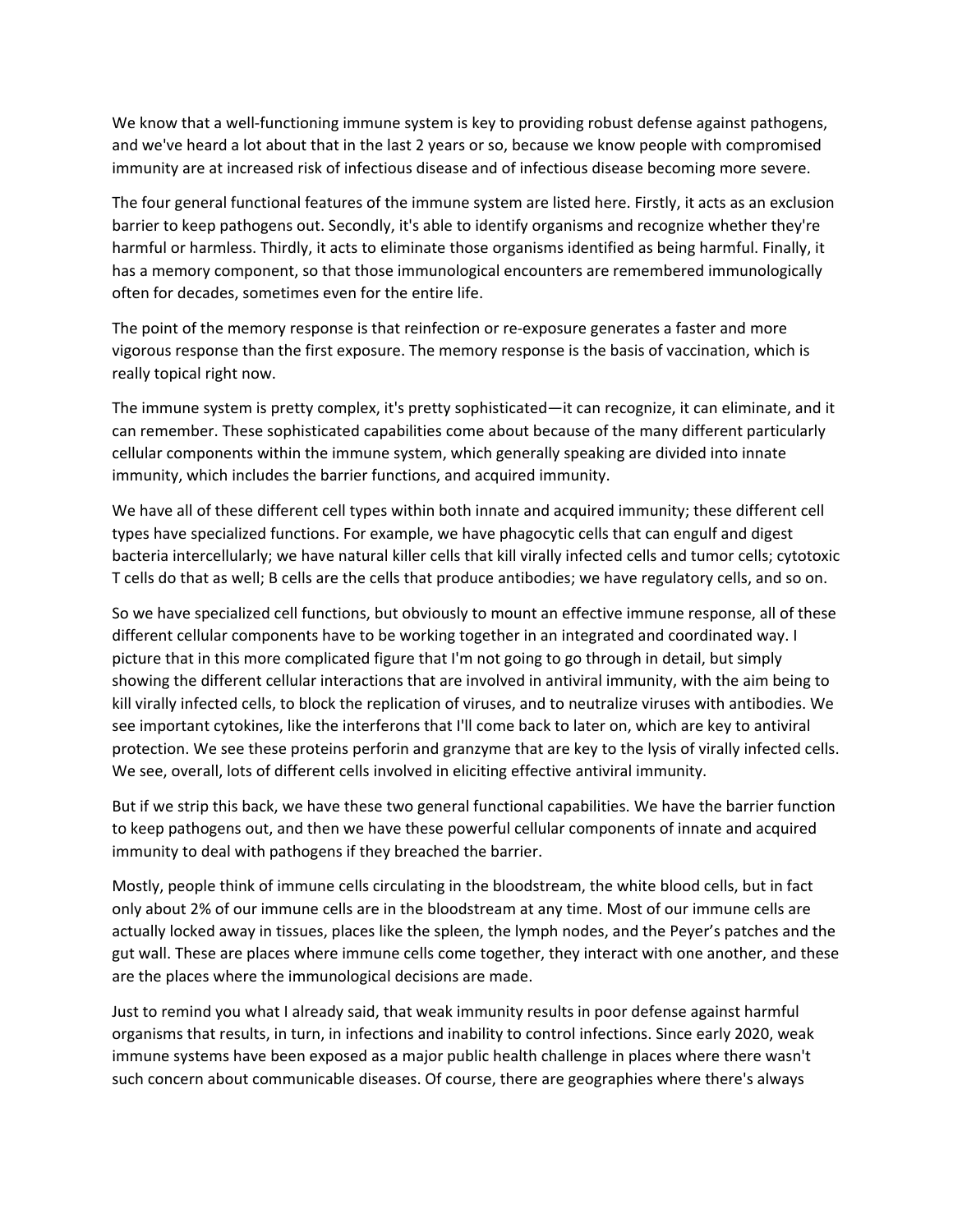been a big concern about communicable diseases, but certainly they were considered less important or more controlled in North America and Europe, for example, than the noncommunicable diseases.

Obesity has emerged as a major risk factor for severe COVID‐19. I'm going to come back to that many times over. The key to this, perhaps, is that obesity impairs immunity. Obesity results in a weak immune system, a weak immune response. In fact, obesity impairs the activity of many important immune cells, some of which I've mentioned already. It reduces antibody responses, reduces the production of these important interferons involved in antiviral and antibacterial infection.

There's no doubt that people with obesity have a weakened immune response. They're also more susceptible to many infections—that's well documented—and also they don't respond so well to some vaccinations. I'm going to come back to these things a few times during my talk.

In the H1N1 flu pandemic of 2009, it was identified that people with obesity had delayed and weak antiviral responses and they recovered poorly from disease compared to normal‐weight individuals. In fact, they have a prolonged period of flu virus shedding, and new, more virulent strains of the flu virus emerge in people with obesity because of their inability to control the virus. As I'll show you later, vaccinated individuals (vaccinated with the seasonal flu vaccine) with obesity still have a higher risk of influenza than normal‐weight people, meaning the vaccines just don't work so well in people with obesity.

This is an example of some of the sorts of studies that have been done. This is an in vitro study where cells were taken from the blood of healthy‐weight individuals, overweight individuals, and obese individuals. (This is an American study.) Those cells were incubated in culture with the influenza vaccine, so the influenza vaccine elicited an immune response in vitro. The researchers looked at different readouts of immune factors that are important in antiviral immunity: activation of cytotoxic T cells, which are the key cells to destroy virally infected cells; production of protein granzyme that's involved in lysis of virally infected cells; and production of interferon gamma. What you see is that the cells taken from people with obesity have much weaker responses than cells taken from people with a healthy weight, with cells from overweight individuals somewhere in‐between. This is a study suggesting defective cytotoxic T‐cell activation and function in people with obesity.

This is a busy slide, but it's exactly the same study design. Cells were taken from people of healthy weight, overweight, and obese. This time they were incubated with the flu virus, the pandemic H1N1 virus. The previous slide was with the flu vaccine; this is with the actual virus. Unstimulated cells are in the open bar, cells stimulated or exposed to the flu virus are in the dark bars. What you'll see is on some of these panels—these are all different immune cell subtypes—on some of these panels, cells from individuals with obesity show a weaker response to the virus than cells from healthy people, with the cells from overweight people in‐between.

This is a good example here. These are interferon gamma and granzyme B‐producing cells, and you see there are reduced numbers with obesity, perhaps a 50% reduction, with overweight being in‐between. These are interferon gamma–producing cytotoxic T cells; again, reduced with obesity. This is an indication that cells from people with obesity have weaker responses to viruses than cells taken from normal‐weight people, with overweight being somewhere in‐between.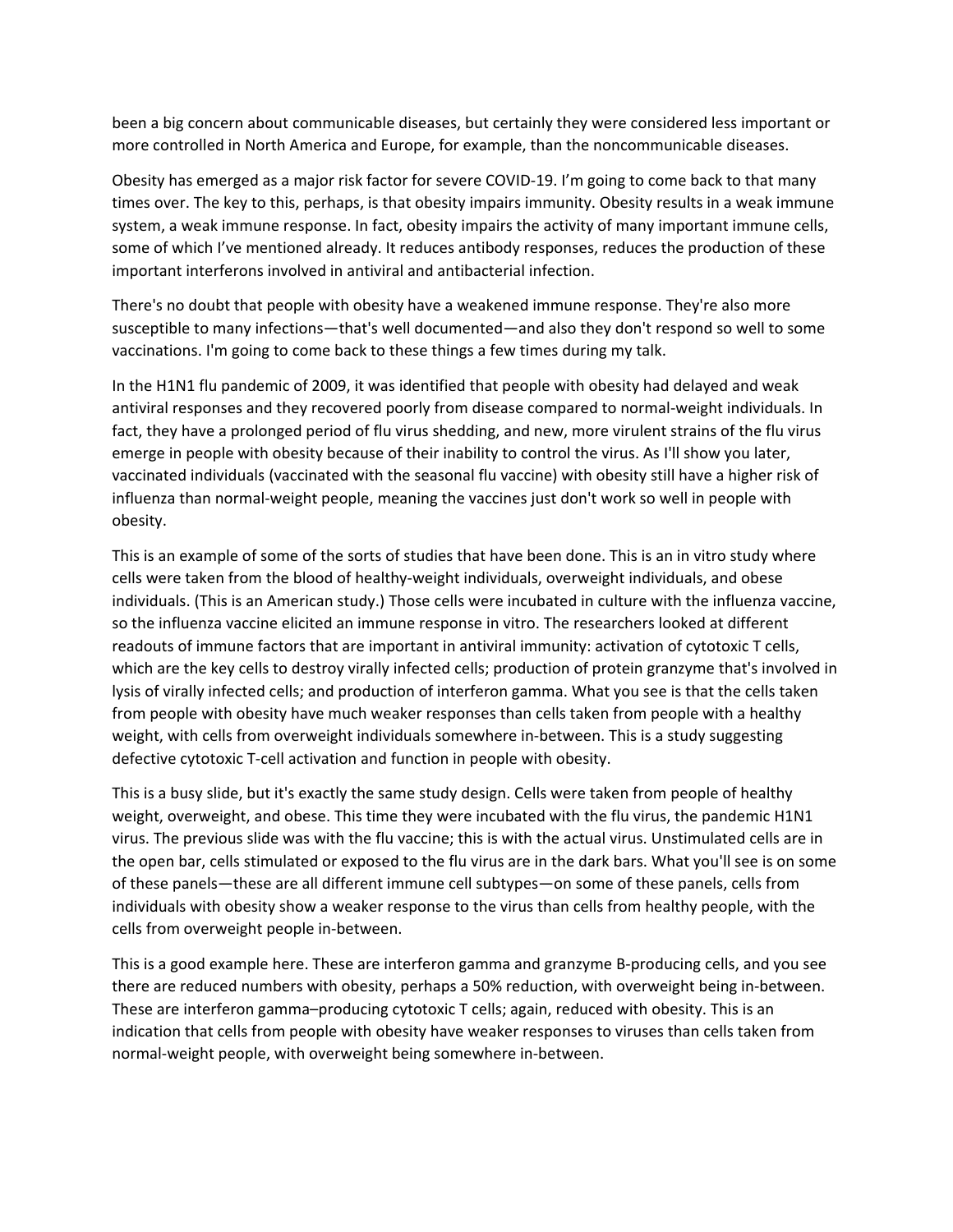The cells have a weaker response. This is a paper, which is currently available as a preprint. What this is doing is looking at the types of antibodies that are produced upon flu vaccination in obese people compared with normal weight people. Essentially, what these researchers showed was that not only is the vaccination response impaired in obese people compared to normal weight, but also the types of antibodies, the actual proteins that are produced, have a different structure in obese people compared to normal‐weight people. Their whole response to vaccination immunologically is different; they produce different antibodies.

We know that the antibodies to the flu vaccine decline over time. What this study is doing is documenting the relationship between body mass index and loss of anti-flu vaccine antibodies. This is the decline, this is the loss of antibodies, as a function of BMI. What you see is the higher the BMI, the greater the decline. If you divide those individuals by healthy weight or obese, and you look at the decline to each of the three components of the trivalent seasonal influenza vaccine, you see that—this is percentage of people with a greater than fourfold decrease in antibodies over the follow‐up period you see that people with obesity are more likely to lose antibodies than people of normal weight. I think that's a way to summarize it. They have a weak response, they produce different antibodies in terms of structure, and then the loss of antibodies is faster with obesity compared to normal weight.

If you put all that together, it's maybe no surprise that vaccines don't work so well in people with obesity. This is a study that looked at the likelihood of individuals developing influenza‐like illness or lab‐ confirmed influenza after vaccination for seasonal flu in obese compared to normal‐weight individuals. They showed that the obese individuals were about twice as likely to develop flu post vaccination as normal‐weight individuals, confirming this poor vaccination response and this more rapid loss of antibodies.

The immune response is weak in people with obesity. We also know that adipose tissue becomes inflamed with obesity; there's infiltration of cells like macrophages and also T cells, and there's an inflammatory response within the adipose tissue with production of classic inflammatory cytokines. This is a picture you see in nice review articles; this is the real thing taken by one of my students, showing the macrophages here surrounding the adipocytes and interacting with the adipocytes.

What my student did was transcript on adipose tissue taken from normal-weight and obese individuals, and she found almost 4,500 genes were differentially expressed in obesity; 600 were regulated at least twofold compared to normal weight, and 175 downregulated at least twofold compared to normal weight.

And these are the 25 most affected pathways and, if you look at this, almost all of these pathways are to do with immunity and inflammation. We've got regulation of the immune response, acute phase response singling, IL‐8 signaling, IL‐6 signaling. These are all—NFκB is down here somewhere—I think about 23 out of these 25 pathways have to do with inflammation and immunity, a couple have to do with metabolism.

Adipose tissue and obese individuals has ramped up inflammation and the result of that is that people with obesity have higher blood levels of inflammatory markers compared to non-obese. This is Pselectin, interleukin-6, and TNF- $\alpha$  in obese compared to non-obese women, and you see the concentrations are significantly higher.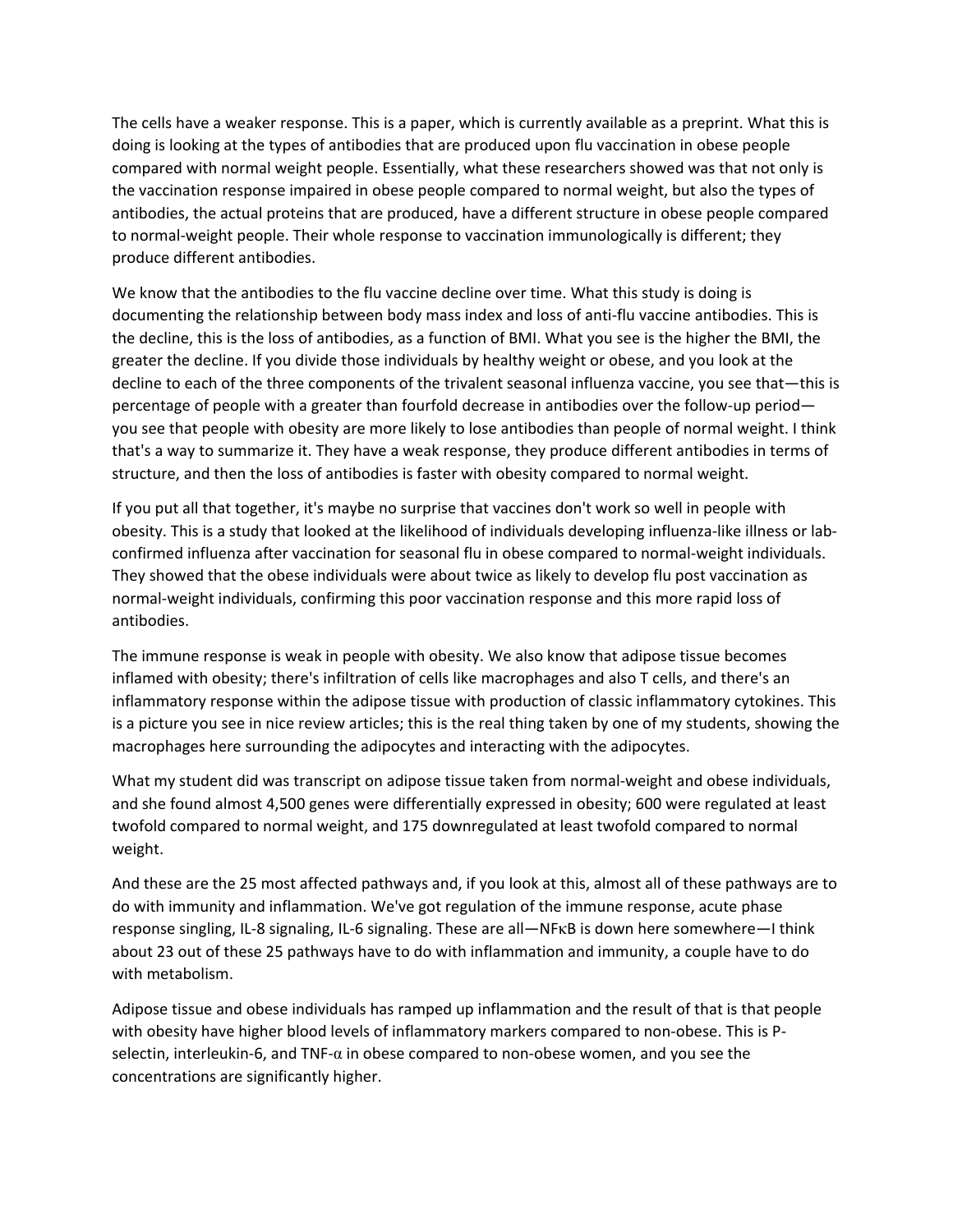The adipose tissue itself is inflamed; you've seen that. Blood levels of inflammatory markers are higher. What this means is adipose tissue is exporting its inflammation, and as a result of that we get a few like secondary inflammation in places like liver and skeletal muscle and elsewhere. We get in the end, our whole-body systemic inflammation and insulin resistance.

Another interesting thing that happens is changes in the thymus with obesity. The thymus is the organ where T cells mature. Of course, the thymus shrinks as we age, the process of thymic involution, but it turns out that people with obesity also have smaller thymuses. What that means is they have less capability to put out new T cells. This is the relationship between thymus size and body mass index, and this is thymus size and fatness. I think there is a phenomenon like fatty liver, which is a fatty thymus, and I think this could be impairing the ability of obese people to generate T cell–mediated immune responses. Obesity is linked to a weak immune response and increased low‐grade inflammation.

I'm going to turn now to COVID‐19. This is the relationship in meta‐analysis between infection with coronavirus in obesity compared with non‐obese individuals. You see that obese people, according to this meta‐analysis, are somewhere between two‐and‐a‐half and three times more likely to be infected with coronavirus compared to non-obese individuals. I think part of this could be due to this immune impairment seen in obese individuals.

Obesity could make people more susceptible to infection because their immune systems can't cope so well to exposure to bacteria and viruses, that is, their immune systems are weak.

This is COVID‐19 data looking at anti‐coronavirus antibodies as a function of BMI. What this is showing is the higher the BMI, the lower the level of the antibodies. This would be consistent with a weaker immune response in obese people; they just can't cope with coronavirus infection, so they're not generating sufficient antibody concentrations.

Now, of course, poor outcome from COVID‐19 is partly related to weak immunity and is partly related to excessive inflammation; of course, there are other things involved as well. This is an early study from China looking at interleukin‐6 as a marker of inflammation and blood lymphocytes as a marker of immunity. Those individuals who were—these were all severe COVID‐19 patients: the individuals who survived, they're in blue; those who didn't survive are in red—and you see the nonsurvivors have much greater inflammation, and the nonsurvivors have lower lymphocytes numbers—so weaker immunity. It's possible that people with obesity are immunologically predisposed to poor outcome from COVID‐19 because of weak immunity and higher low‐grade inflammation.

There's been an enormous number of studies on obesity and COVID‐19 outcomes; in fact, there are already more than 50 published meta-analyses of obesity and COVID-19 outcomes, which is pretty phenomenal. I'm going to show you data from some of these meta‐analyses: This is the relationship of obesity and severe outcomes from COVID‐19 showing that obesity increases the risk of severe COVID‐ 19, increases risk of acute respiratory distress syndrome, increases risk of hospitalization with COVID‐19 compared to normal‐weight individuals. Likewise, obesity increases risk of the need for invasive mechanical ventilation and increases risk of ICU admission. The increases in risk are typically between about 1.5 and 3 times.

A similar meta‐analysis, again these a univariate associations just comparing obese and non‐obese, showing increased risk of hospitalization, increased risk of ICU admission, increased risk of invasive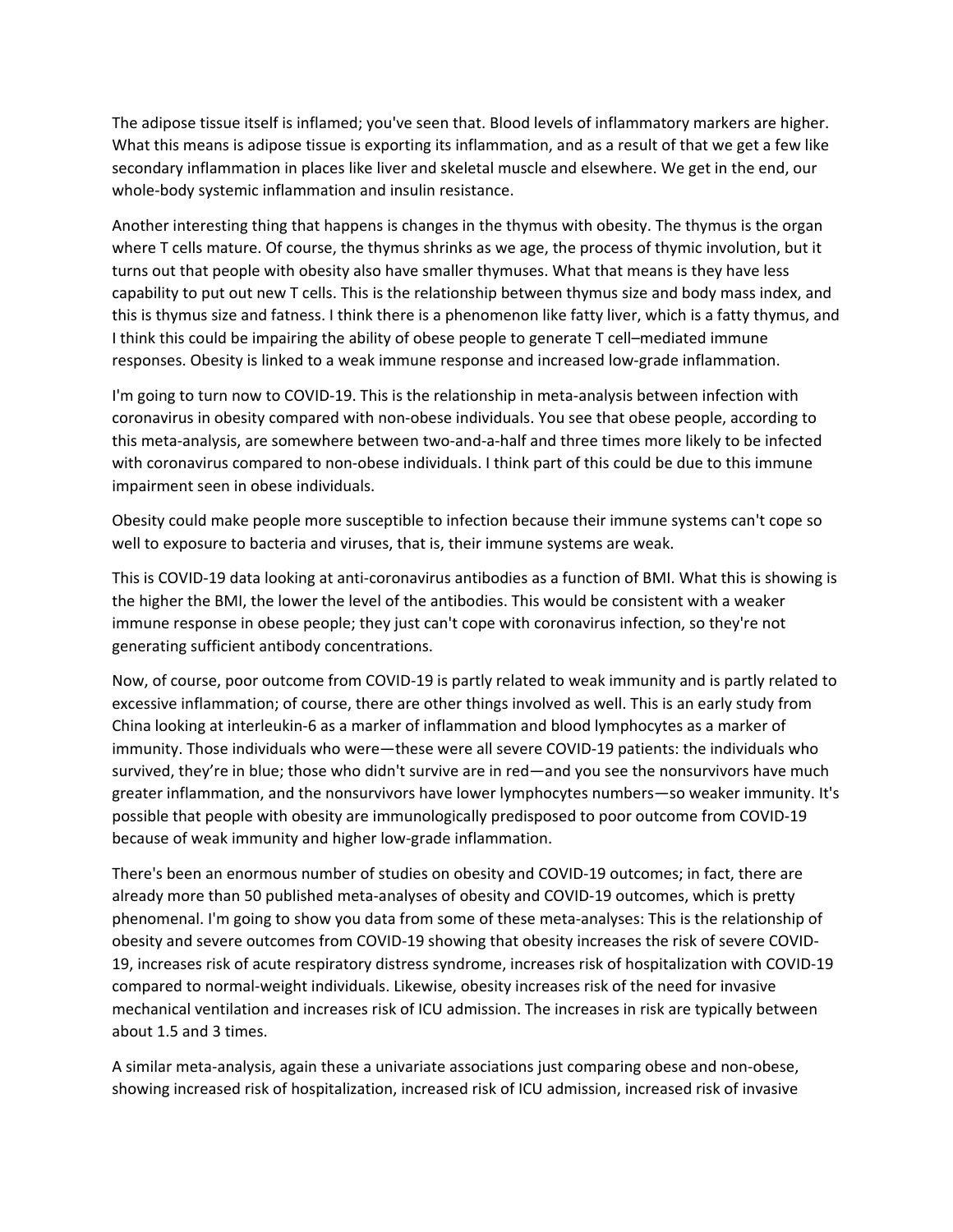mechanical ventilation, increased risk of mortality in obese compared to non‐obese individuals as a dichotomy.

This is a multivariate association, so taking into account some other factors, but all of these are increased risks with obesity hold up in the multivariate association. Something like a two-and-a-half-fold increase, two‐and‐a‐half times increase, in risk of hospitalization, ICU admission, mechanical ventilation, and mortality.

Now the meta‐analysis: fewer studies here, but again showing the same thing for these sorts of outcomes from severe COVID‐19.

Again, another study showing the same sort of picture.

So those are all studies looking at obese compared to normal weight. It's interesting to look at the continuum of body mass index. This is data from nearly 7 million people here in England looking at the relationship between BMI and admission to hospital, admission to the ICU, and mortality. We've already seen that obesity increases the risk of these outcomes compared to normal weight, but what these data from England are showing is really that from a BMI of let's say about 25 or so, there's basically a linear relationship between BMI and these more severe outcomes.

You're all from the US. These are data from the American Heart Association registry, slightly more complicated data than what I just showed you. Here we have three different outcomes: in black squares is death or need for mechanical ventilation; the blue is death alone; and the red is mechanical ventilation alone according to overweight and obesity. Again you see, I think, a dose‐response relationship, if you like, between body mass index and these severe outcomes either individually or when they're put together as the combination of death or need for mechanical ventilation (in black). These are the relationships according to age and according to BMI for each of those outcomes. I think that data are pretty similar to the data from England, where essentially there's a dose‐response relationship between BMI and poor outcome from COVID‐19.

A question is, how does the effect of obesity compare with other risk factors that we've heard about, like aging and being male? This is a meta-analysis that looked at the effect of being aged more than 75 years, that looked at the effect of being male rather than female, and looked at severe obesity compared to normal weight. What this meta‐analysis shows is that for all three of these factors individually, there's actually a roughly similar increase in risk, which is somewhere between two‐ and two‐and‐a‐half‐fold. Over 75 is about two‐fold higher risk of severe COVID‐19 compared to under 75 male in this meta‐analysis, about twice the risk as female, and severe obesity about 2.6 times the risk compared to normal weight.

So far I've talked about susceptibility to COVID‐19 and severity of COVID‐19. Another consequence, which you might imagine from what I said earlier in my talk, another consequence of obesity-associated immune weakness, as I'm calling it, would be poor response to COVID‐19 vaccines. In fact, there are a couple of papers on that now.

This is the effect of obesity on the antibody response to the first shot of the COVID‐19 vaccine. What they showed was a significantly better response. This is antibody response to the first shot of the Pfizer vaccine in underweight or normal‐weight individuals compared to those with overweight or obesity, so a suggestion that overweight and obesity impair the vaccination response.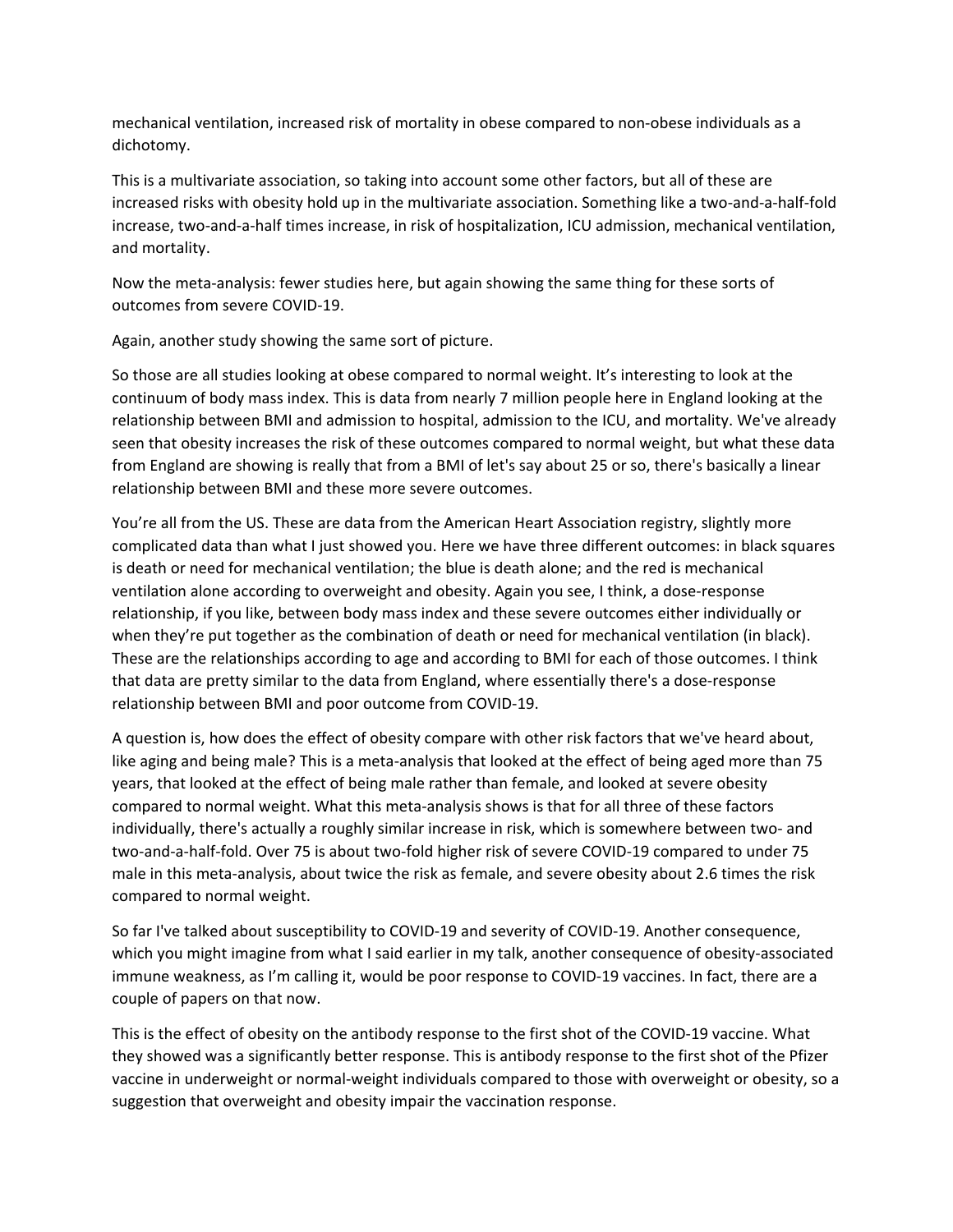This is the relationship between waist circumference and antibodies to after the second shot of the Pfizer vaccine. This is showing that as waist circumference increases, the antibody concentration in the blood goes down. These are two studies suggesting that obesity impairs the response to theCOVID‐19 vaccination.

What are the links between obesity, susceptibility to COVID‐19, and severity of COVID‐19? One of them could be, what I've sort of proposed to you, is that obesity weakens immunity. People with obesity, per se, are at greater risk of infection, and they can't control the infection so it's more likely to become severe.

The second is that it's actually all to do with the pro-inflammatory environment of obesity. This enables or creates an environment to enable the disease to become more and more severe in individuals who are infected. Related to this, perhaps, but it's a slightly different way of viewing it, is actually that this is because adipose tissue in obese individuals produces factors that somehow influence immunity and inflammation; so it's not the obesity, per se, but it's the factors that the adipose tissue is producing. One of these might be leptin, so of course there's a relationship between leptin concentrations and body mass index. In fact, leptin is a cytokine. It's highly related to interleukin‐6, and this is just to show you that leptin has a receptor, binds to its receptor, and juices signaling. That signaling triggers inflammation and also has impacts on the immune response. So, it may be something to do with factors produced by adipose tissue and obese individuals, that is the link here.

Now, of course, there might be some other things. Maybe it's not obesity at all; maybe it's the obesogenic diet and lifestyle that increases risk. Both sugar and saturated fat have been shown to enhance inflammation. Many obesogenic diets are poor in essential nutrients, and the micronutrients in particular are vital to immune function and inflammation control. Being physically fit also supports the immune system. So maybe it's to do with the diet and the lifestyle of obese individuals, that those things are impacting their immune systems.

Some people have said, actually it's all about low vitamin D, because vitamin D is important to antiviral immunity and protects against respiratory illness. There are studies on vitamin D and COVID‐19 infection and susceptibility. So maybe it's simply that obese people have low vitamin D, and it's all about vitamin D.

Others have argued it's gut dysbiosis. Gut dysbiosis occurs in people with obesity. It's associated with weak immunity and low‐grade inflammation. so maybe it's gut dysbiosis that's the player here. It's important to note that there is a gut–lung axis so gut dysbiosis is linked with respiratory inflammation and respiratory illness.

Of course, this may be nothing to do with immunity at all. It could be because obesity weakens pulmonary function, for example. Or it could be actually that it's not obesity, it's the comorbidities of obesity that are posing the risk; I think we're going to hear a little bit more about that in the next talk.

This is a figure of what sort of catches those ideas that I've just presented to you: Obesity results in a state of a weakened immune system; chronic inflammation; obviously metabolism is messed up in obesity; there are effects on the endothelium; but also there are the comorbidities related to the airways and what have you, and there are other things going on obesity. You put that together with exposure to a virulent pathogen like coronavirus—which has the capacity to produce severe disease,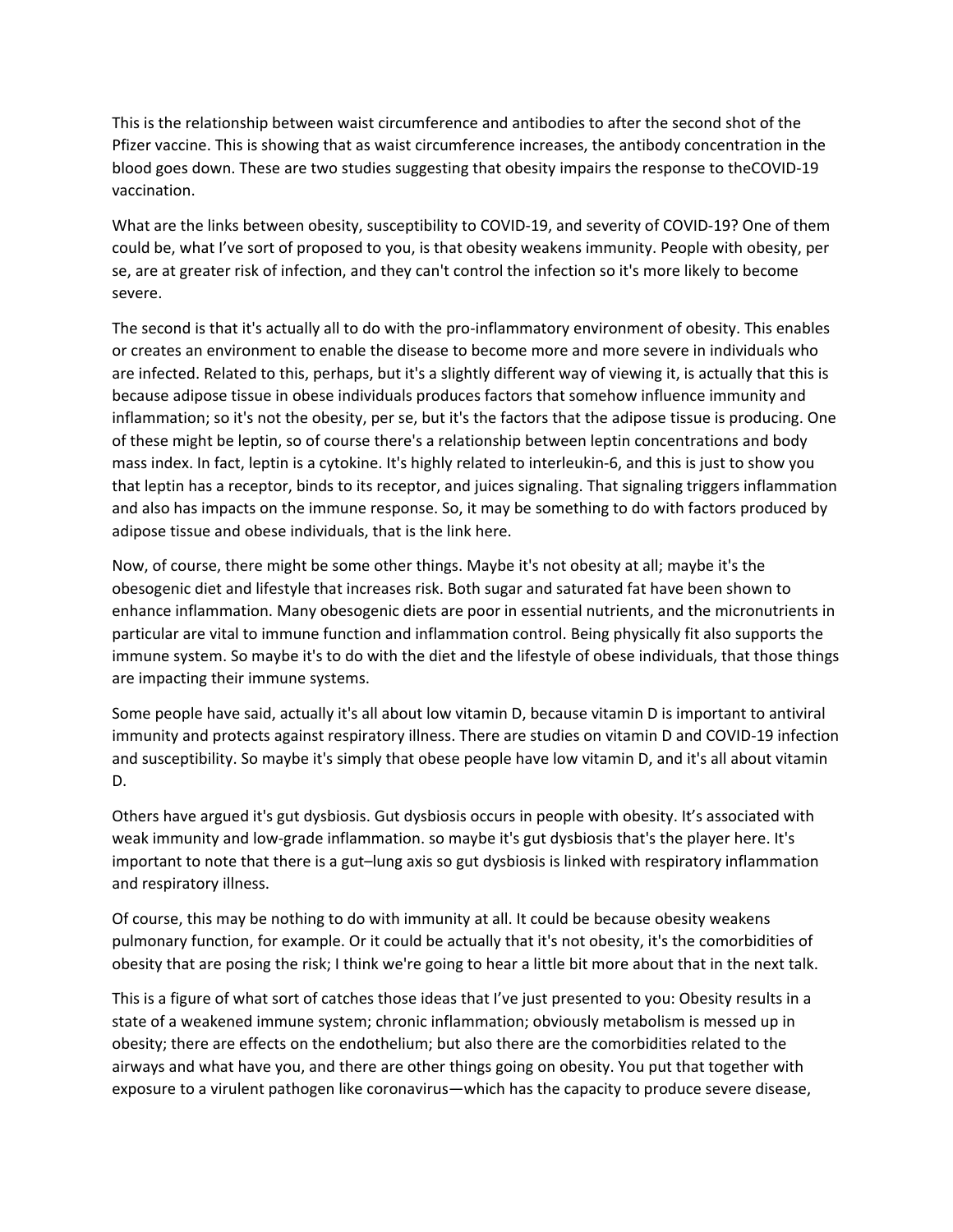cytokine storm, respiratory illness, what have you—and these factors—one or more of them, maybe it's all of them—linked to obesity increase the likelihood of these things happening and them being more severe. This, together, is what I've actually been talking about, the link between obesity and COVID‐19.

What I've told you is: A well-functioning immune system is required for effective defense against pathogens; impaired immunity predisposes to infections and it weakens vaccine responses. I've told you in a lot of detail that the immune system is weakened with obesity; I think this is an underrecognized result of obesity, and we really need to find out more about that. Obesity is accompanied by low‐grade inflammation; this links obesity with its comorbidities and the adverse response to infection. There is a lot of evidence now; as you've seen there's already 40 meta‐analyses at least, there's maybe even more now since I prepared my talk, on that obesity increases the risk of infection, more serious infection, poor recovery from infection, weaker response to vaccination—that's all pre COVID literature, increases risk of being infected with coronavirus, increases risk of more severe COVID-19 hospitalization, ICU need, ventilator need, and mortality. Lastly, I talked about the fact there's actually many mechanisms linking obesity with risk of and more severe COVID‐19.

Thanks very much for your attention.

**Diane Birt:** Okay, thank you for an outstanding presentation, Dr Calder. We're now ready for questions. I think with a number of people on we probably can use the hand raise function, so click on the hand raise if you have a question, or you can put it in chat. For those of those who are on the streaming and can't use chat or hand raise, you could send me an email.

We have a hand raised from John Werdman.

**John Werdman:** I have a question. Can the level of the amount of vaccine used partially overcome the negative effects of obesity?

**Philip Calder:** That's a good question. I haven't I haven't heard that proposed. I have a feeling that probably wouldn't work very well. This vaccine wasn't trialed great before it was put into practice, but I think most vaccines are designed to provide pretty good stimulation of the immune system in healthy normal‐weight people, and indeed that's what happens. So I don't think that would be a strategy; I think we have to find other ways to support the immune response, John.

I think it's really important to say that the vaccines actually do work quite well, even in people with obesity, even in older people who have weak immune responses. The vaccines are providing protection, at least, to a lot of people. It's not that they don't work at all, but I think they could be a bit more effective. I mean we see this every year with the flu vaccine anyway in older people, but I think this is a signpost that this is something to really focus on to find out how we can remedy the situation.

**Venkat Narayan:** Thank you. This is Venkat Narayan. Again, a very nice presentation, Philip.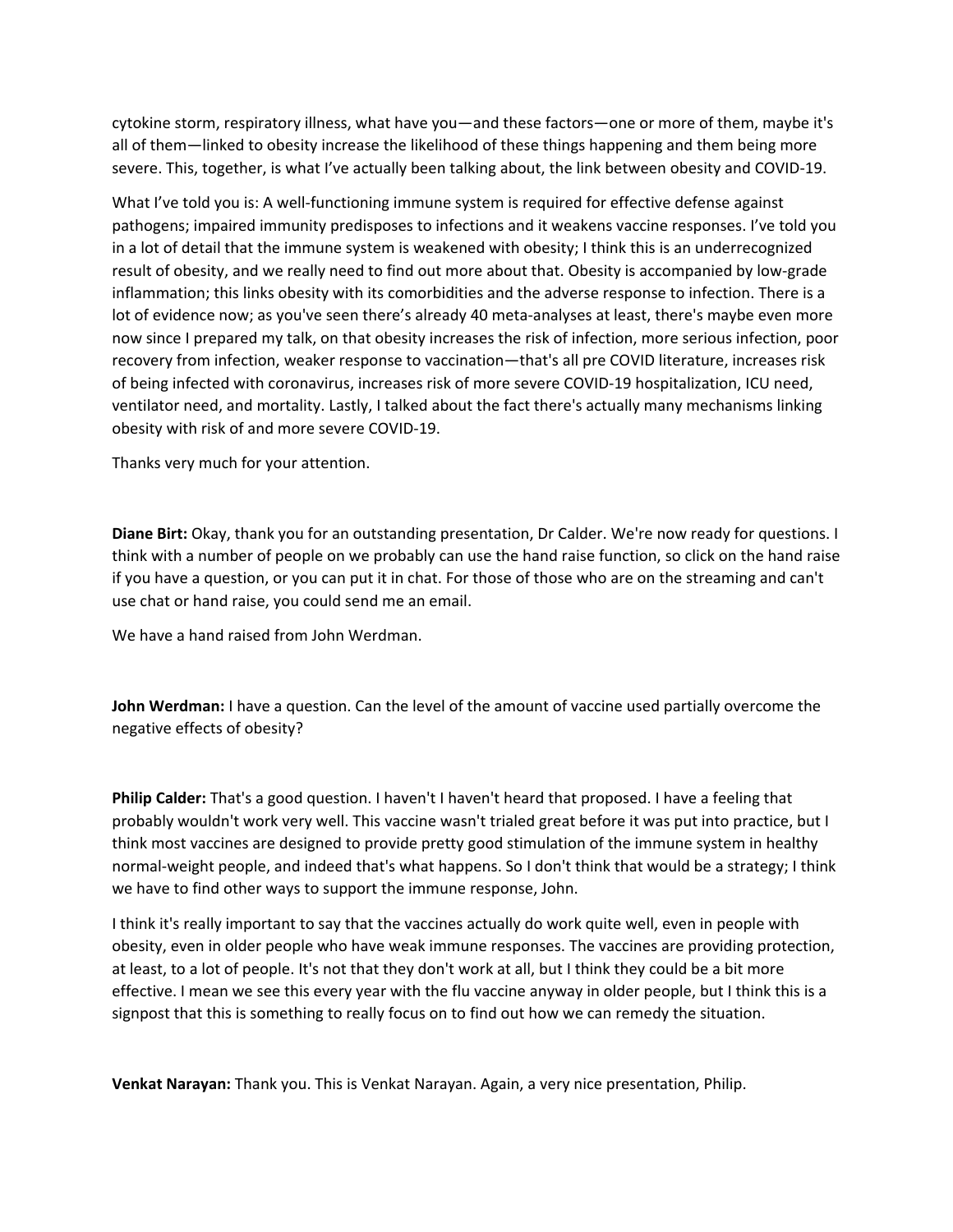My question is kind of related to the first question; I've got two parts to it. Firstly, should we be considering different dosage and different periodicity of vaccination for obese individuals, number one. Secondly, more importantly, with the long‐term in mind, if the vaccination has nonspecific other benefits in terms of improving the immune function, you see potential for vaccination to mitigate the adverse consequences of obesity in the future.

**Philip Calder:** Those are great questions.

What we know is many vaccines wear off, so we lose the antibodies to many vaccines. Some of them, actually, we can get lifetime protection from some vaccinations. You've seen data that with the flu vaccine, the antibodies wear off over time in everybody; the influenza virus is mutating and changing, so we need new vaccines anyway. But I think the evidence is that antibodies to the flu vaccine disappear more quickly in people with obesity than normal weight, so I think a strategy could be, for the seasonal flu vaccine, could be, as you suggest, giving the vaccine again, perhaps.

We know with COVID-19, for most of the vaccines, we needed two vaccinations to get antibody levels up anyway; that was quite well‐documented. Now we're seeing those antibodies are going away, and people need another vaccination; some people have had that already. It may be that for at‐risk groups like older people, maybe people with obesity, maybe some others, more frequent vaccination could be a strategy, for sure. I think in the long-term, this is one reason why we have to try to push to reduce obesity. Of course, we already have the individuals with obesity, so we have to find ways of helping their immune response, maybe with other strategies. They could be nutritional strategies; they could be other things.

**Diane Birt:** Allen, please ask your question.

## **Allen Spiegel:** Thank you.

There was a U‐shaped relationship between BMI and some of the severe COVID outcomes; you didn't comment on the effects of low BMI that's been seen, with mortality in general as an endpoint. Is this really just a confounding effect of people with chronic diseases—cancer metastases, etc? What is the mechanism of low BMI?

**Philip Calder:** Allen, I didn't comment on that because I was focusing on obesity rather than underweight or frailty or whatever. We know that underweight is known to be associated with increased susceptibility to infection, increased mortality from infection; this is well‐described in the field, but also in hospitalized patients in settings in in North America and Europe.

I think, again, this is weakened immunity. There are interesting data showing that frailty is associated with weak responses to the seasonal flu vaccination. I think at that end of BMI, again, we have weak immune systems that are not feeling very well. The reasons may be a little bit different from obesity. It may be insufficient essential nutrients in general; it could be the loss of lean mass isn't enough to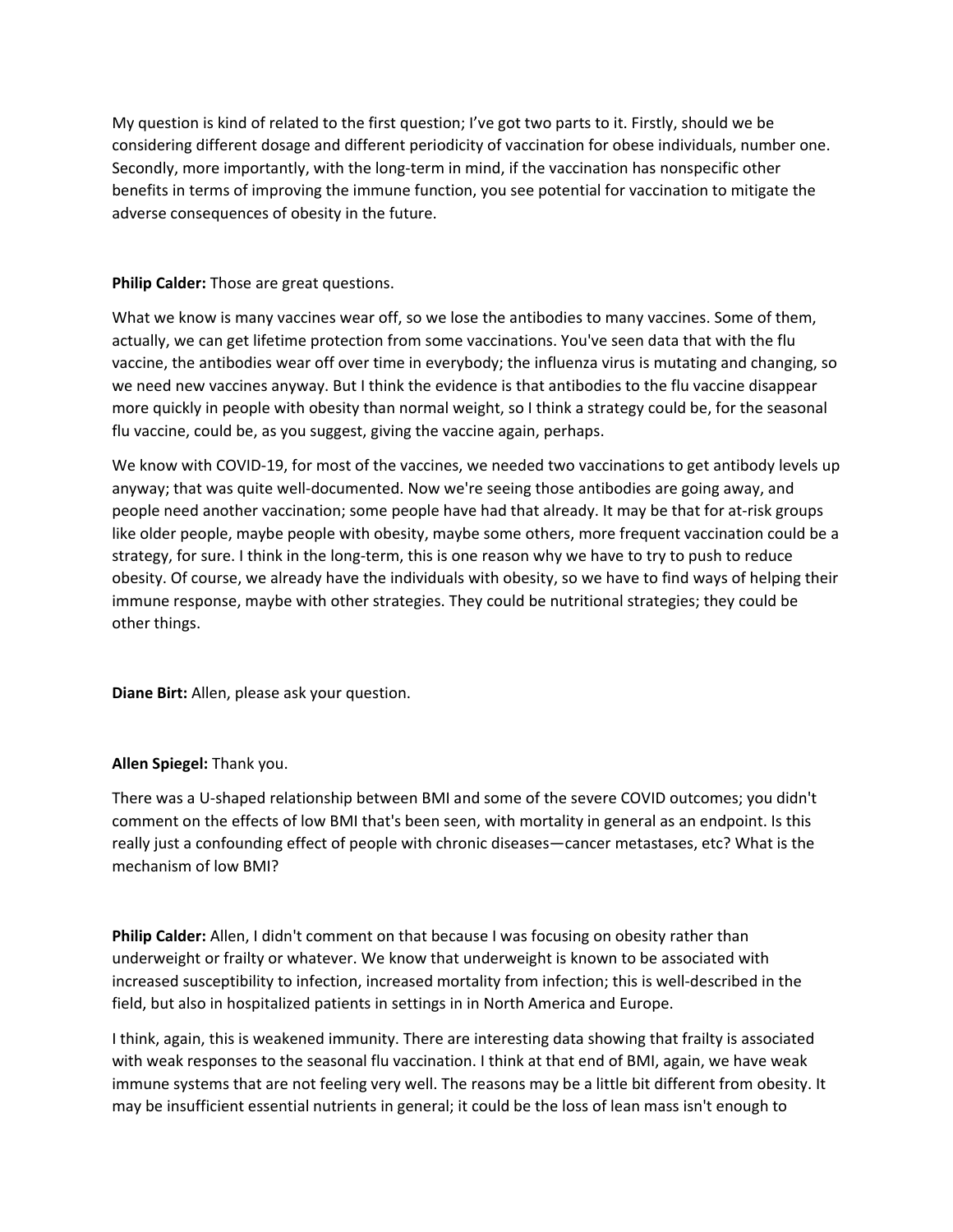support a good immune response. Certainly, that's a phenomenon that occurs. It may also, as you mentioned, include individuals who have serious morbidities that are affecting body weight and that might also affect their susceptibility to infection.

**Diane Birt:** Question from George Arlene: It's not clear why the increased inflammation in the obese predispose them to an increased risk of infection or decreased response to vaccination.

**Philip Calder:** This is really complicated. That's a great question, George.

Inflammation is part of our immune response, and when we are infected or, indeed, when we receive a vaccination, we trigger an inflammatory response. Most of the symptoms that people report post vaccination—and you might have had these if you've had your COVID‐19 vaccines—are due to your inflammatory response kicking off. It turns out that there are aspects of inflammation that impair T‐cell function and B‐cell function. Inflammation weakens immunity in its own right, and therefore increased inflammation could predispose to infections getting out of hand. The other thing is that inflammation causes adverse respiratory effects, for example, so it predisposes people to those consequences of viruses that infect the airways.

**Diane Birt:** I think this will have to be our last question. From David Metzler: Is it known whether the relationship of obesity to COVID risk varies by race?

**Philip Calder:** David, that is a great question, but I don't know the answer. I'm sorry. That answer may be out there. I'm sure there will be studies, particularly from the US, from your country, where people have looked at looked at ethnicity and obesity separately and as an interaction. I'm not aware of the data; I'm really sorry.

You mentioned vitamin D as part of your question [in the chatroom]. People have used vitamin D as an explanation for the susceptibility of different ethnic groups to infection.

**Diane Birt:** And then we have one last comment about the poor outcomes in underweight people may be very important to the low‐ and middle‐income countries. That's from Venkat.

**Philip Calder:** Agreed.

**Diane Birt:** Connie, did you have one final short comment?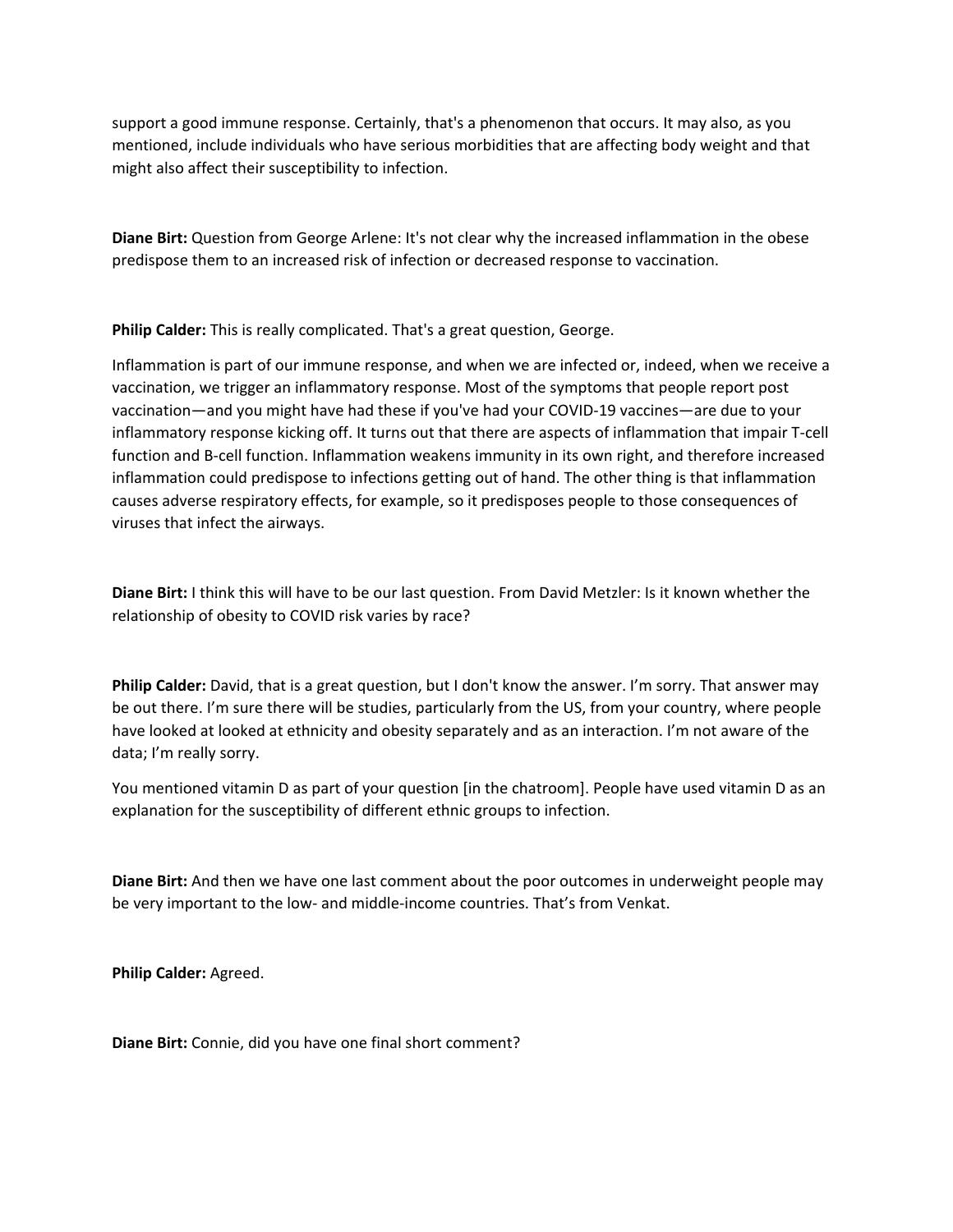**Connie Weaver:** No, I was going to transition to the next speaker. Is that alright?

**Diane Birt:** That is perfect.

**Philip Calder:** Great. Thanks so much.

**Connie Weaver:** Thank you, Professor Calder, that was really fantastic. Now we look forward to hearing Dr Scott Solomon on COVID‐19 and drilling into cardiovascular disease, specifically. Dr Solomon?

**Scott Solomon:** Do you see my slides alright?

**Connie Weaver:** Yes.

## **Scott Solomon:** Perfect.

I just want to thank The National Academy and the organizers of this meeting for this invitation to address this extremely important topic that has impacted all of our professional lives, our personal lives, and, importantly, the lives of our patients and billions of people around the world.

Here are my disclosures. By way of full disclosure, I need to say that I'm a cardiologist and a cardiovascular researcher who has by necessity had to shift the fair amount of my own research focus over the past year to understanding how COVID affects the cardiovascular system and cardiovascular patients. I also want to caution all of you that this is a rapidly evolving field, and anything that I might say might very well be out of date in a few short months; we're really just beginning to understand some of these relationships.

It was hubris to think that we had essentially conquered infectious disease as a public health threat, and that in the cardiovascular field we could focus exclusively on diseases of overabundance and aging that have been the price that we've paid for relative prosperity and better health care and longer lives. Throughout history, our species has been plagued by pandemics. Influenza, in particular, has struck us in pandemic form four times in the past century, starting with the 1918 flu—50 to 100 million deaths worldwide and an eerily familiar series of infectious waves.

Pandemic flu, as you know, occurs every 20 to 50 years. It stems from a viral strain that differs antigenically from previous strains due to a sudden genetic reassortment between two closely related strains, and the overall lack of immunity in the population correlates with disease severity and excess mortality.

Indeed, while the majority of the morbidity and mortality associated with both endemic and pandemic influenza has been pulmonary, there's been a growing recognition that influenza in particular and viral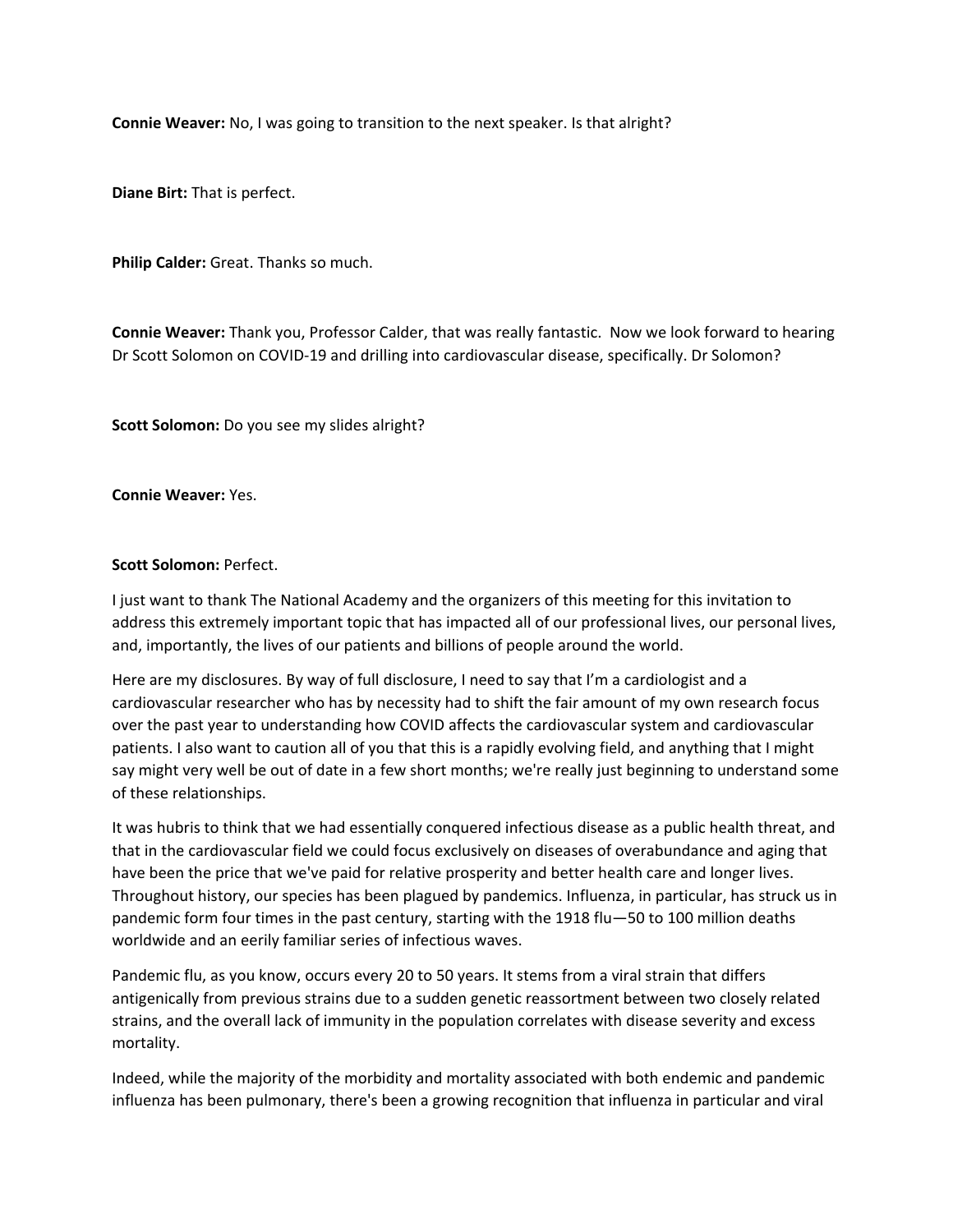illnesses in general, could contribute to cardiovascular morbidity, even in the absence of pandemics. For example, in the data shown on the left from a large Canadian administrative database, flu was linked to a six‐fold increase in the risk of acute myocardial infarction in the days following a laboratory‐confirmed infection. Similarly, hospitalizations for heart failure in the ARIC surveillance communities were temporarily related to regional influenza activity. In parallel, there's been a growing recognition of the mechanistic links between influenza infection, we heard a little bit about this on the last talk, and cardiovascular disease.

Now coronaviruses have been much less appreciated as human pathogens until much more recently. In fact until 2003, only two coronaviruses had been identified, both of which as causes of the common cold. The SARS epidemic of 2003 was a wakeup call to these novel viruses. About 8,000 people around the world ended up infected, with a 10% overall death rate; this was followed by MERS in 2012. As you know, both epidemics burned out fairly quickly. Until 2019, all other known coronaviruses have been associated with self‐limited upper respiratory infections.

But as you know, in late 2019, a cluster of 27 cases of pneumonia was reported in Wuhan, China. Within weeks, the viral genome for this novel virus was published, and it was shown to be 79% homologous with the 2003 SARS virus.

Coronaviruses are composed of a shell‐like, fatty protective membrane studded with these crown‐like spike proteins on their surface—that's from which they get their name. These spiked proteins mediate the attachment of the virus to the host through ACE2 receptors, and they're also the epitopes that are most immunogenic and the targets of both natural‐ and vaccine‐induced antibodies. Inside the protective membrane is a single strand of RNA in addition to other structural proteins. I don't need to tell anybody here that it's been 22+ months, 228 million cases worldwide, 4.7 million deaths worldwide, and a world economic impact of \$4 trillion.

It was quickly recognized after the start of the pandemic that the severity of illness with this disease varied widely from asymptomatic, from minimally symptomatic, to severe or critical disease. As reports started coming out of China, Italy, and New York City, we began to recognize that, while the majority of the morbidity and mortality with the severe cases was pulmonary, other organ systems were involved. The link to the cardiovascular system seemed particularly important, both because of the cardiovascular manifestations that we were seeing in our patients and the fact that cardiovascular risk factors were emerging as important determinants of disease.

It became pretty clear that from very early on in the pandemic that cardiovascular risk factors appeared to be the same risk factors for COVID‐19 disease, not necessarily for becoming infected with COVID, but for severity of illness once infected—hypertension, obesity and cardiometabolic disease playing the major role.

As you saw in the last talk, in study after study, several demographic features and comorbidities became linked to severe disease. Black race, for example, has consistently been associated with increased risk and, by the way, that is even with adjusting for other comorbidities like obesity. Male sex has emerged for an important risk factor for reasons that we're not clear about at all. Age appears to act synergistically with other comorbidities to modify risk.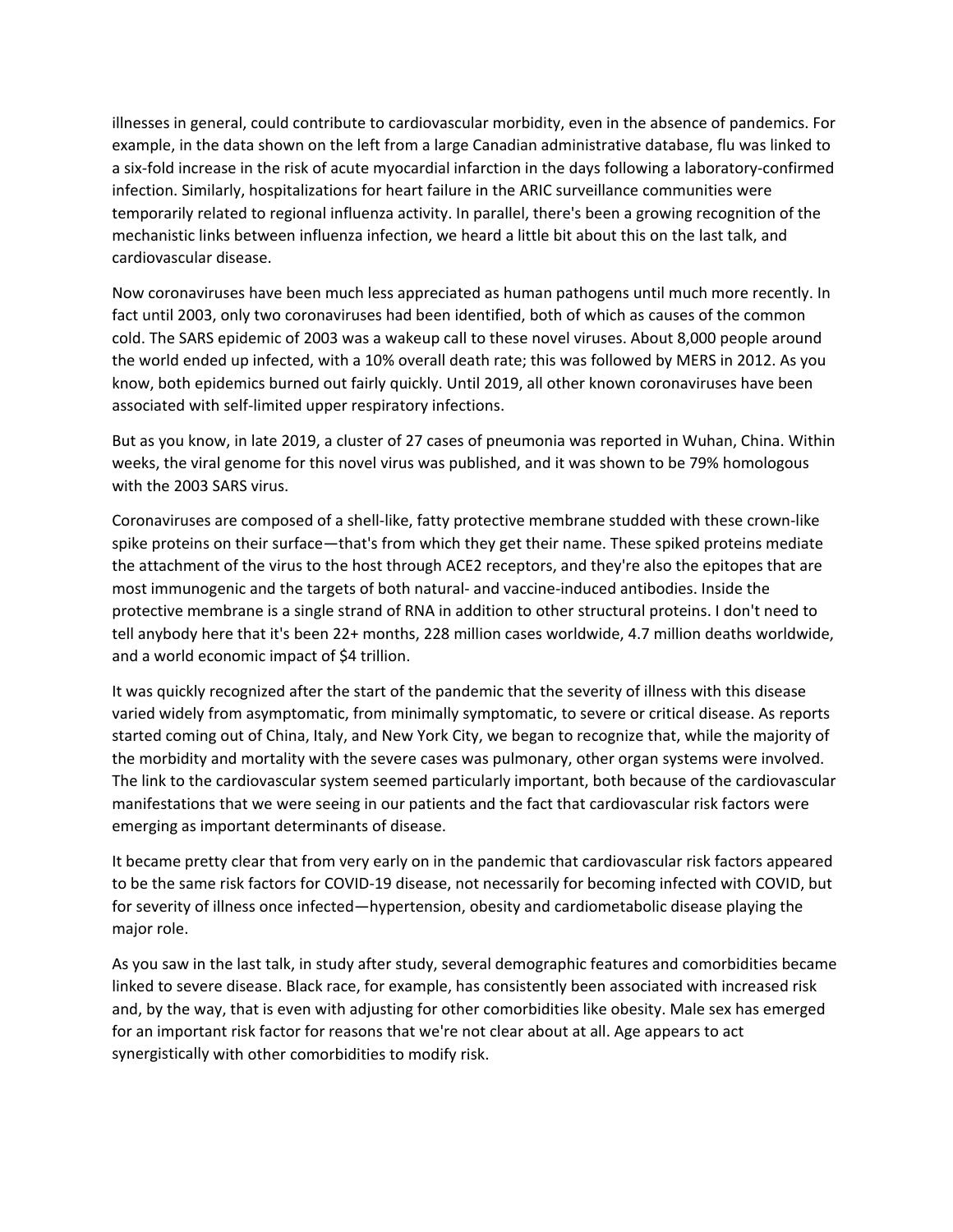When we look closely at the risk factors for mortality in COVID-19, several patterns begin to emerge. First, there's a clear gradient with age; we're all aware that especially early on and pre‐vaccine, the most vulnerable of our patients were indeed the elderly. Second, a similar gradient was apparent with BMI, with increased risk in those who are severely or morbidly obese as we heard about extensively in the last talk. Other risk factors that have stood out and held up include male sex, history of myocardial infarction, other cardiovascular comorbidities.

Obesity, as we heard from Dr Calder, is not just a risk factor for mortality in COVID but also for hospitalization, for the need for ICU care, for the need for invasive mechanical ventilation. What we see is that this risk associated with obesity actually appears to be greater in younger individuals, as this is a risk factor that appears to become diluted by other risk factors in the older patients. Importantly, if we look at the risk related to obesity for each of these endpoints and patients over and under 65 years of age, we see attenuation of the effect in these older patients in whom many other risk factors compete.

Why might patients with obesity be at increased risk for severe COVID‐19? We certainly heard a number of reasons in the last talk. Various hypotheses have been proposed; I suspect the jury is, to a large extent, still out. There are data suggesting that obesity results, as we just heard, in low-grade inflammatory state that may have direct negative effects on both and innate and adaptive immunity. Obese patients, as Dr Calder mentioned, are known to have elevation and pro-inflammatory cytokines like TNF- $\alpha$ , MCP-1, IL-6—mainly produced by visceral and subcutaneous adipose tissue that may contribute to this dysregulated, pro‐inflammatory response.

Patients with obesity also often have compromised respiratory function, characterized by decreased lung volumes, decreased diaphragmatic strength, increased airway resistance, impaired gas exchange; these factors exacerbate the ventilation profusion mismatch, which is already impaired in COVID‐19, and makes these obese patients who require invasive ventilation much harder to ventilate.

In addition, ACE2 expression in adipose tissue appears to be higher than that in lung tissue. This shared viral tropism for both tissues may favor prolong SARS‐CoV‐2 shedding in obese individuals.

We've known for a long time that thrombosis is enhanced in obese patients, and this may be synergistically increasing the risk of prothrombtic events in severe COVID-19; I'm going to talk more about that in a second. Lastly, there's evidence that widespread microvascular endothelial dysfunction, which we know to be the case in obesity, appears to be exacerbated by SARS-CoV-2 infection.

In addition to obesity, other cardiovascular risk factors have emerged as important, including hypertension. This is an early series of 1,000 patients from China, in which the prevalence of hypertension in patients presenting with severe disease in the absence of other risk factors was really quite striking.

This observation about this relationship between hypertension and severity of disease led to the speculation that the link between blood pressure and hypertension and severe disease might indeed be ACE2, which of course is the enzyme by which the virus gains entry. Normally, ACE2 serves as a counter‐ regulatory enzyme mitigating the effects of renin–angiotensin system activation. Unfortunately, some poorly controlled observational studies early in the pandemic suggested that the use of renin– angiotensin system inhibitors, which are by the way, commonly used in patients with cardiovascular disease, with hypertension, with heart failure, might be associated with an increased risk of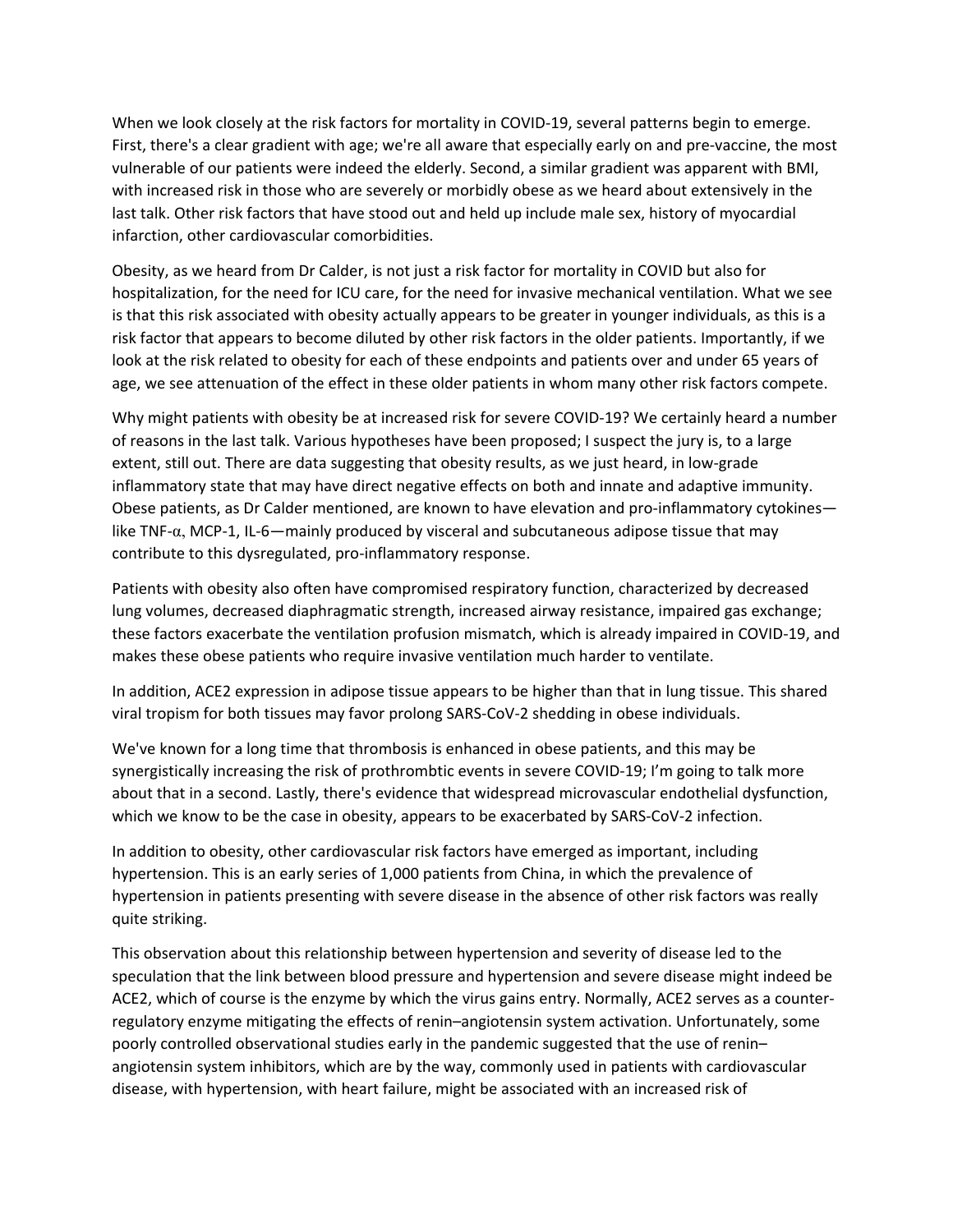upregulation of ACE2, leading to a possible increased likelihood of viral entry and potentially increase disease severity. Fortunately there was actually little evidence to support that hypothesis, and in fact, counter‐hypotheses emerged suggesting that dysregulation of the local renin–angiotensin system, due to the virus, might be contributing to worsening disease. Virtually all of the major cardiovascular societies came out strongly discouraging patients stopping or physician stopping medications like ACE inhibitors and angiotensin‐receptor blockers in patients with hypertension and especially heart failure. Subsequently two randomized trials of withdrawal of these types of medication showed there was no effect on the course of disease. This is a great example of how poorly controlled observational data led to the wrong conclusions; this is a problem, unfortunately, that we've had throughout the pandemic and that certainly has contributed to some of the morbidity that we've seen.

The link between COVID and the cardiovascular system has been further strengthened by data showing that the primary biomarkers we use to evaluate risk and cardiovascular disease are elevated in hospitalized COVID patients. High‐sensitivity troponin, which is a marker of myocardial injury, may be elevated in as many as 30% of patients admitted with COVID‐19 to hospital, and it's associated with increased mortality regardless of whether patients have underlying cardiovascular disease. Shown in the right, our data from 12,000 patients with natriuretic peptides like NT‐proBNP or BNP measured upon hospitalization—this showed a three-fold adjusted increased risk of mortality in those with the highest compared to the lowest quartile even in the absence of known cardiovascular disease.

Although we're seeing evidence of myocardial injury in patients with COVID‐19, the question has remained: Was this due to the virus attacking the heart directly, or simply due to the increased myocardial oxygen demand in the setting of severe illness? Much of the evidence suggests that, in most cases, the heart is a bystander and it's usually not targeted directly by the virus. Despite early reports of a lot of acute myocarditis in the setting of COVID‐19, the actual incidents of pathologically proven true myocarditis in COVID appears to be quite low. There have been limited data that the virus directly infects the heart.

We are seeing now what appears to be a low risk of myocarditis and pericarditis following some COVID vaccines, particularly the mRNA vaccines. The data suggest that this risk is greatest in young men; whether this is due to an idiopathic immunologic phenomenon or a more nonspecific effect of inflammation induced by the vaccination is as yet unknown.

There's also been evidence that acute atherosclerotic events, such as myocardial infarction and ischemic stroke, are increased in the setting of COVID. In these data in over 5,000 patients from Denmark, where researchers have access to the health records of virtually the entire country in near real time, COVID patients who were used as their own controls had a nearly 13‐fold increased risk of ischemic stroke and a six‐fold increased risk of acute myocardial infarction in the 2 weeks following a diagnosis with COVID compared with the 6 months preceding infection.

The disease and the pandemic are affecting our most vulnerable cardiovascular patients, such as those with heart failure, disproportionately. In this large series of over 2 million hospitalizations, patients with a diagnosis of heart failure who were hospitalized with COVID had a nearly two-fold increased risk of death compared to those without heart failure. The risk of a heart failure patient dying during a COVID admission was 12 times the risk of their dying during a heart-failure exacerbation.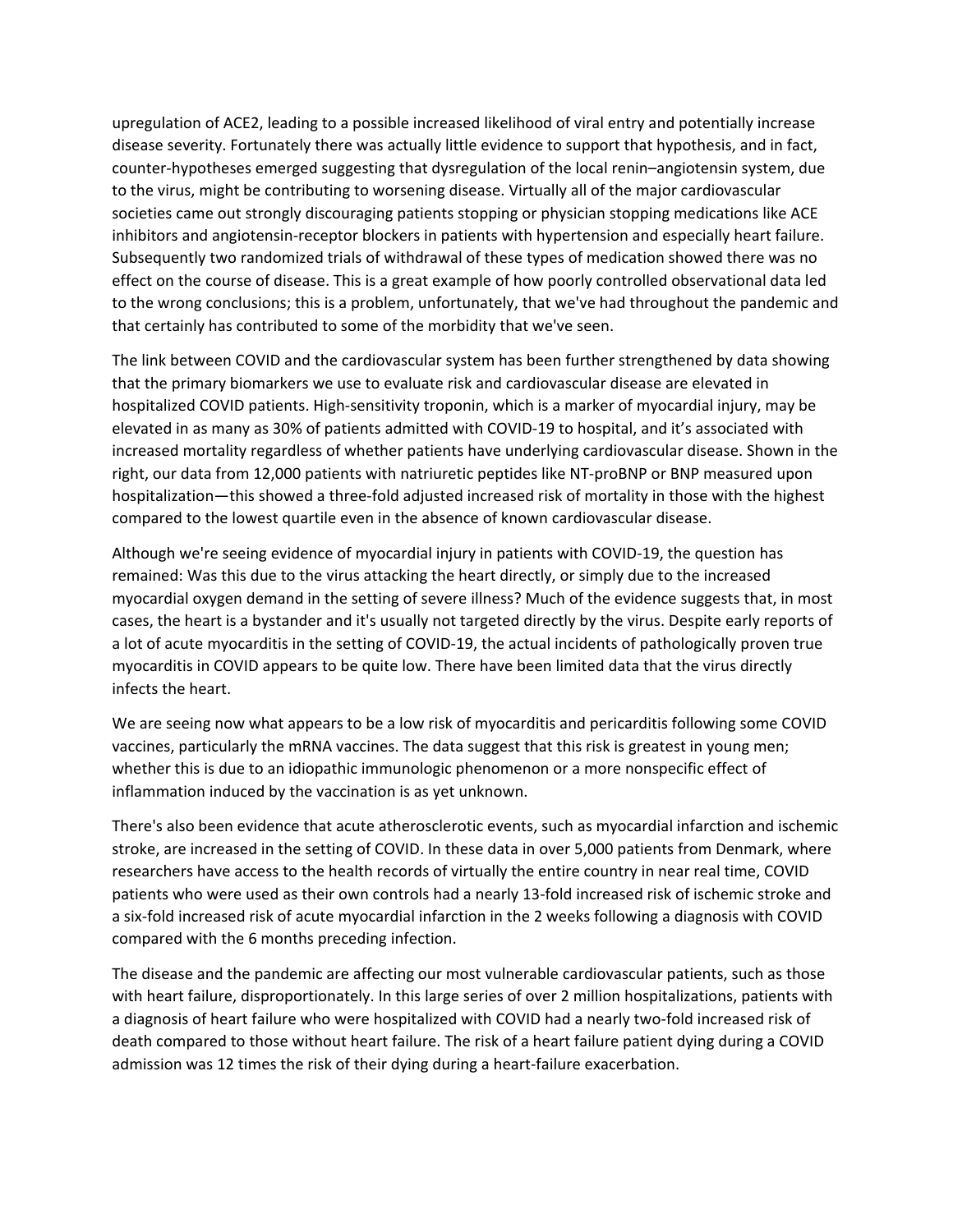It's important to remember that the pandemic has taken a huge toll, not just on those who can track the disease but has influenced cardiovascular death more broadly in the population. In fact, in the early COVID surge in Boston in the first spring in 2020, we saw a 40%–50% decreased incidence of hospitalization for acute MI or heart failure compared to previous years. That was also seen in many other locations. This wasn't because these diseases had been cured. On the contrary, this was likely due to a combination of patients ignoring symptoms, delaying seeking appropriate medical care. No surprise, during this time we saw many complications due to delayed care, such as increased risk of ischemic cardiomyopathy or myocardial rupture—both complications of acute myocardial infarction when care is delayed.

Unfortunately, the reduction in hospitalizations was paralleled with an increase in the number of out‐of‐ hospital cardiac deaths and cardiac arrests as shown here in the US, in Italy on the right, and New York City, where out‐of‐hospital deaths attributed to cardiovascular disease peaked during their 2020 surge.

One of the many paradoxes of this disease is that, while many people recover from acute infection in about 7 to 10 days, in some—and clearly way too many patients—the disease progresses to hypoxia, shortness of breath, and in the most severe cases, acute respiratory distress syndrome and organ dysfunction. There are several pathophysiological processes that seemed to be at play in the development of severe disease that tie into the cardiovascular system.

The first, as we heard about in the last talk, is the abnormal activation of the inflammatory response. Inflammation is an integral part of the innate immune response to infection, but normally inflammation is expected to be proportional to the pathogen burden. Infection with COVID seems to trigger a robust and even exaggerated systemic inflammatory response, sometimes referred to as cytokine storm, with an overproduction of a wide variety of inflammatory mediators, including IL-6, IL-1 $\alpha$ , IL-1 $\beta$ , TNF, and many others. Many of these markers of inflammation have been shown to predict poor outcome in the disease.

The second pathophysiologic theme is increased thrombosis—both macrovascular thrombosis and microvascular thrombosis, which autopsy series have shown occur very commonly in COVID‐19 even when these were not recognized pre-mortem. Venous thrombosis, such as deep venous thrombosis and pulmonary embolism as shown on the left, have occurred more commonly than expected. Microthrombosis appears to be playing an important pathophysiologic role in the severe lung disease of COVID.

In this comparison of patients who died of COVID, influenza, and uninfected controls, patients with COVID demonstrated severe endothelial injury, disruption of endothelial membranes, occlusion of endothelial capillaries, and even new vessel growth. Taken together, these findings have suggested that acute endothelial injury, what has been termed *endotheliitis,* likely plays a broad role in this disease.

This is probably due to the fact that the release of pro-inflammatory cytokines during infection can lead to the loss of the antithrombotic, vasodilatory, and antioxidant properties of the normal endothelium. Also, as you know, endothelial cells, when triggered, release endothelial granules, which contain von Willebrand factor and P selectin, both of which can facilitate platelet aggregation and thrombosis. Nearly all of the risk factors that we talked about earlier in the talk have been associated with endothelial dysfunction, suggesting that the endothelium may be the link between these risk factors and severe COVID disease.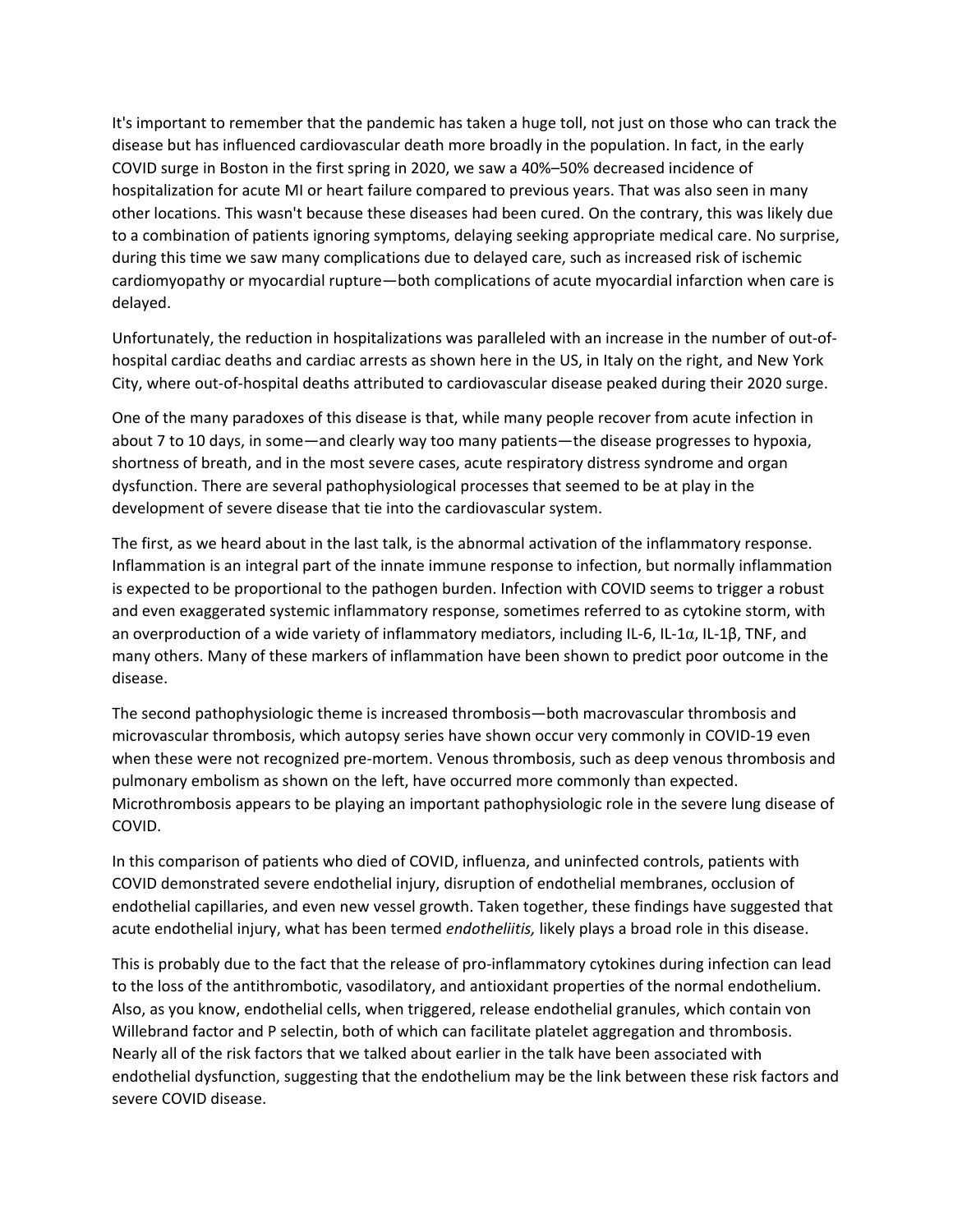Another really fascinating emerging pathophysiologic concept in COVID‐19 is immunothrombosis. This is the process by which immunologic triggers can cause thrombosis, which in normal settings may be part of the body's normal protective response to infection. One emerging key player in this process is neutrophil extracellular traps, or NETs. This is a fabulous acronym, because NETs are these multimolecular, DNA‐based structures that are expelled from neutrophils in response to infections and actually look like nets. Unfortunately, net formation can be both thrombogenic and cytotoxic, can damage endothelial and vascular integrity, and may be contributing to rapid pulmonary dysfunction and other complications that we see in COVID.

There are many other factors that I haven't had time to go into, including genetic factors and our pre‐ COVID viral exposure history, which may be very important in influencing the host response to infection. We're just beginning to understand these.

Putting all these data together suggests that comorbidities that are truly synergistic with viral disease, in fact, augment risk; that activation of platelets and the endothelium seems to predispose patients to more severe disease. This is much more likely to happen in patients with preexisting cardiovascular risk factors and morbidities. I think this helps explain why, even with the greater infectivity of the Delta variant and the shifts that we've seen over the past several months in the demographics of this disease, with more younger patients being infected, it's still quite rare for a young person without comorbidities to develop severe disease.

Unfortunately, some patients continue to have symptoms for weeks and months after seeming to recover from the acute phase of the disease. The symptoms of so-called long-COVID syndrome, which has now been renamed post acute sequelae of COVID, or PASC, are highly variable in variety, in severity, in duration. Preliminary studies suggest that up to about 30% of patients may report symptoms as long as 9 months after acute infection. Of course, we don't know what the tail on this is yet. These include fatigue, reduced functional capacity, exercise intolerance, and shortness of breath, and have been linked to various organ systems, including the cardiovascular system.

There now several reports of patients with no known prior cardiovascular disease, at months post acute infection, with evidence of both myocardial edema and fibrosis detected by cardiac MRI. Clearly understanding the scope of this problem is going to be challenging because of the inherent bias of patients presenting with persistent symptoms. Clearly, we are going to need to apply solid epidemiologic methods to truly understand the extent of this problem.

Well, as I mentioned, the demographics of this pandemic are changing rapidly. Shown on the left is the age distribution of the new COVID cases in Massachusetts as Delta began to surge in the US this summer. By far the largest group of patients infected were young people between the ages of 15 and 30. Fortunately, as I said, young people are way less likely to be hospitalized with COVID, but those who do get hospitalized are generally quite sick. In a survey of nearly a quarter of the hospitals in the US, when young people between ages of 18 to 35 or admitted to the hospital for COVID, 20% of them required ICU care, 10% of them required ventilation, and 3% of them died. Even in the very young, cardiovascular risk factors that we've been discussing—obesity, hypertension, and diabetes—markedly increased their risk of this sequelae.

In 1889 a pandemic emerged in Central Asia and then one globally, with fatigue, fever, and severe respiratory symptoms, killing an estimated million people worldwide. This was dubbed the "Russian flu,"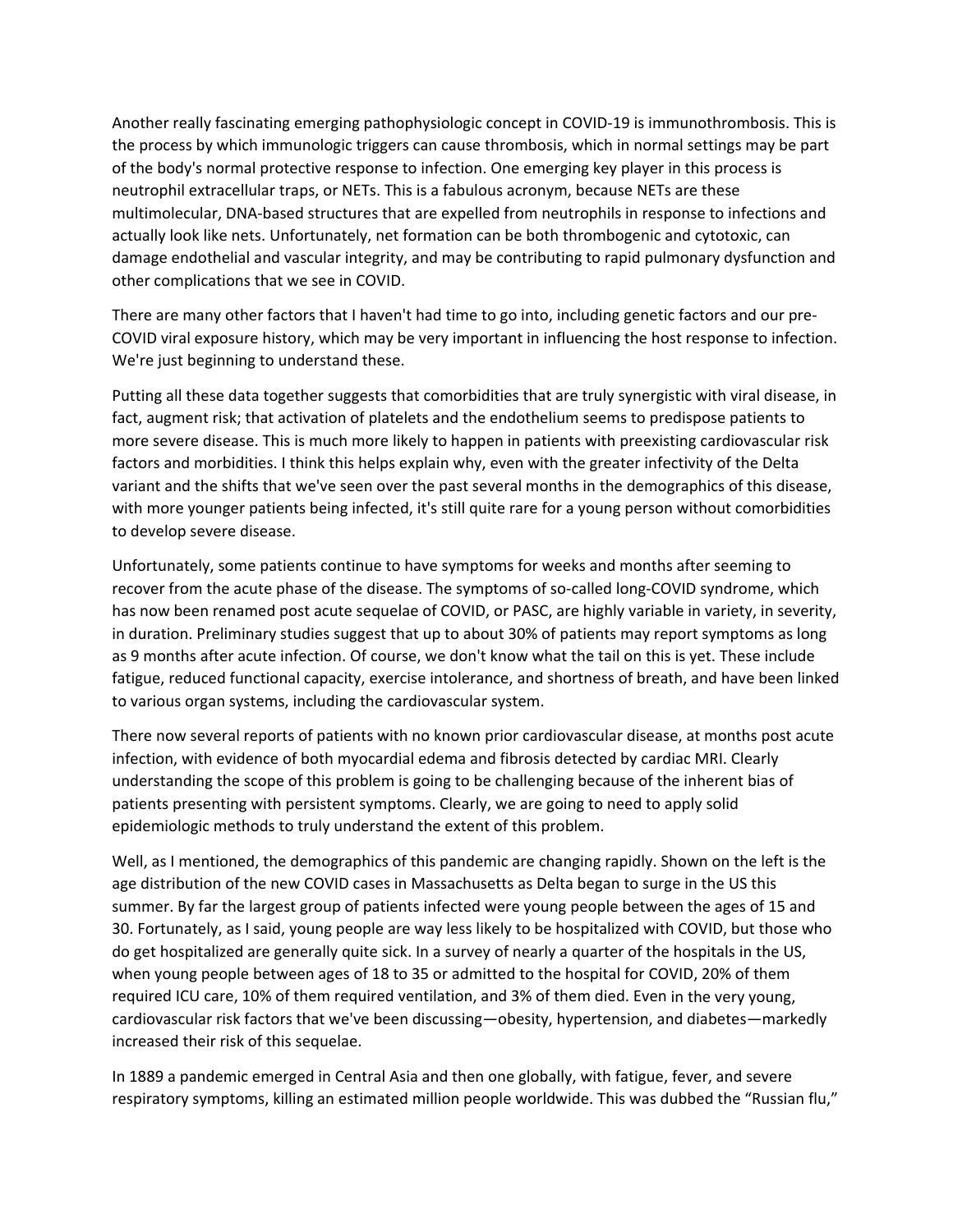but a lot of new circumstantial evidence suggests that this actually might not have been the flu but might have been a coronavirus. It was likely a coronavirus that was isolated in the 1960s; it's now widely known as a cause of the common cold.

About 20% to 30% of common colds are caused by four circulating coronaviruses. The epidemiology of this 1889 disease and the symptomatology were very similar to what we've seen with COVID‐19, including relative sparing of young patients, which is different from what we see with influenza, and symptoms like anosmia that have become pathognomonic of COVID‐19.

Viruses have emerged throughout our history and will continue to emerge. If SARS‐CoV‐2 follows the same playbook as other coronaviruses that circulate currently in humans, it is very likely this virus will become endemic, causing mild disease in children first exposed to it, with older individuals who develop immunity early in life being relatively protected. Nevertheless, as we know, common colds do reinfect us frequently due to antigenic shifts caused by mutations in the virus. We know this virus is mutating. It's likely that even when the pandemic phase of COVID‐19 is over, the endemic phase will continue to engender risk in high-risk individuals, just as influenza does year after year.

Exactly 30 years ago this month, two large storms collided in the North Atlantic not far from where I am now in Boston, causing what we typically refer to as "the perfect storm," for those of you who read the book or saw the movie. We're now witnessing a perfect storm that was born from the intersection of these two pandemics: the pandemic of obesity and of cardiometabolic disease in COVID‐19.

We've seen that the severity of COVID-19 is influenced by known cardiovascular risk factors, including hypertension, metabolic disease, obesity, which is increasing in pandemic form across the globe. It is likely that endothelial disease and dysfunction represents the crucial link between cardiovascular risk factors and severe COVID-19 through its effects on the inflammatory, immune, and thrombotic systems. As the demographics of COVID‐19 disease change, risk factors such as obesity, increasingly prevalent in our young patients, appear to play an ever‐greater role in influencing disease severity. We're just beginning to understand the role of cardiometabolic risk factors and disease in determining the severity of pathogen‐induced diseases. Understanding this intersection is the key to the preparedness for the next perfect storm.

Thank you very much for your attention.

**Diane Birt:** Thank you for an outstanding presentation, Dr Solomon.

Unfortunately, we have very little time now for questions. Maybe we'll push things back and take just a couple of quick questions. Can we get people to use a hand raise function if they have questions here? I have on the chat function.

How can post acute persistent symptoms be distinguished between COVID versus what you would have with adverse effects anyway? That's Connie, you want to explain that question?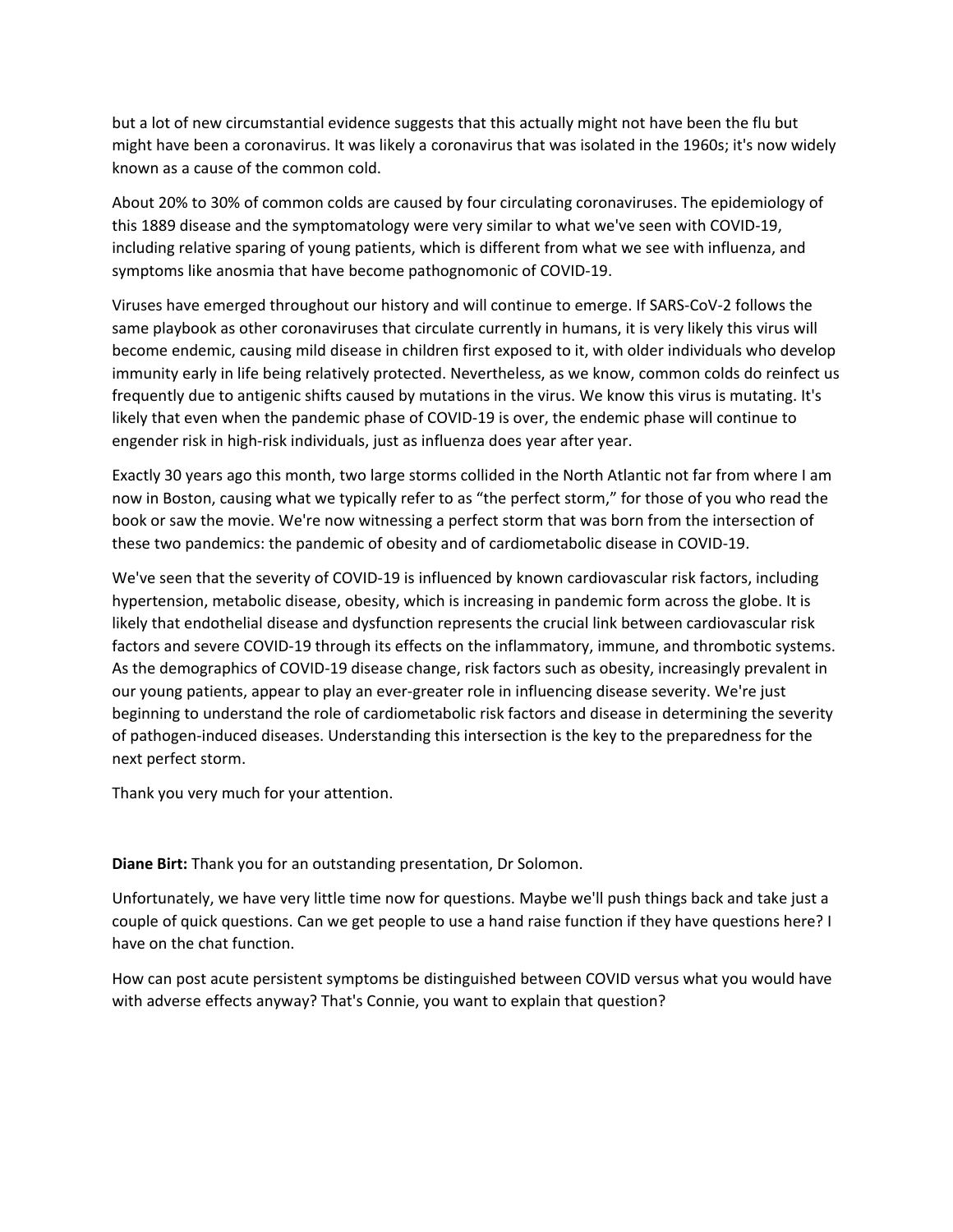**Connie Weaver:** By his nodding his head, I think he gets it. People were saying that they have these things because they once had COVID; how do you know if it's due to the COVID or if they would have gotten them anyway?

**Scott Solomon:** This is a great question. By virtue of the fact that so many of these patients who have COVID also have cardiovascular risk factors.

The real way we're going to have to assess this is obviously through good epidemiologic studies. We can't just look at the enumerators; we can't just look at the patients who come to our clinics and say they're having palpitations or chest pain. I can tell you that I spend most of my clinic sessions seeing patients like that anyway, and we're going to have to really understand to what extent we're seeing this in the match controls to know that these symptoms are indeed due to persistent effects of the virus and not symptoms that people are simply more aware of. I think that there is sort of a hyper acute time post disease when we're thinking about everything that's happening in our bodies. There is going to be some degree of selection bias there. It's going to require some very good epidemiology. The NIH has been supporting assessment of post acute sequelae in large epidemiologic cohorts where we also know about people prior to the pandemic.

**Diane Birt:** We have a question from Henry Brem regarding cardiovascular effects of vaccine. Would you like to ask that, Henry?

**Henry Brem:** The FDA raised the issue of the Moderna booster, that there's concerns that they're not sharing yet with the public from Europe that there are cardiovascular effects of the booster. The question that's coming up from patients is, how real is that, and how much….

**Scott Solomon:** I mentioned this briefly. There have been cases, relatively small numbers of acute myocarditis and pericarditis following vaccination, usually 3 to 5 days post usually the second vaccination of the series. It's on the order of 1 in 1 million people, so very small numbers. It seems to be much higher in young men between the ages of roughly 18 to 35.

I believe this is real but very uncommon. The risk is relatively low. Most of these patients recover, so the risk of actually getting cardiovascular effects if you have COVID is actually considerably higher than the risk of having this problem post vaccine. It's interesting that it's really only being seen with the mRNA vaccines, both Moderna and Pfizer, not so much with, for example, the J&J vaccine. Whether this is due to an idiopathic, immunological response or more nonspecific information, we don't know.

**Henry Brem:** Would a person who has a previous history of myocarditis be more at risk of myocarditis secondary to the vaccine, let's say, or to COVID, for that matter?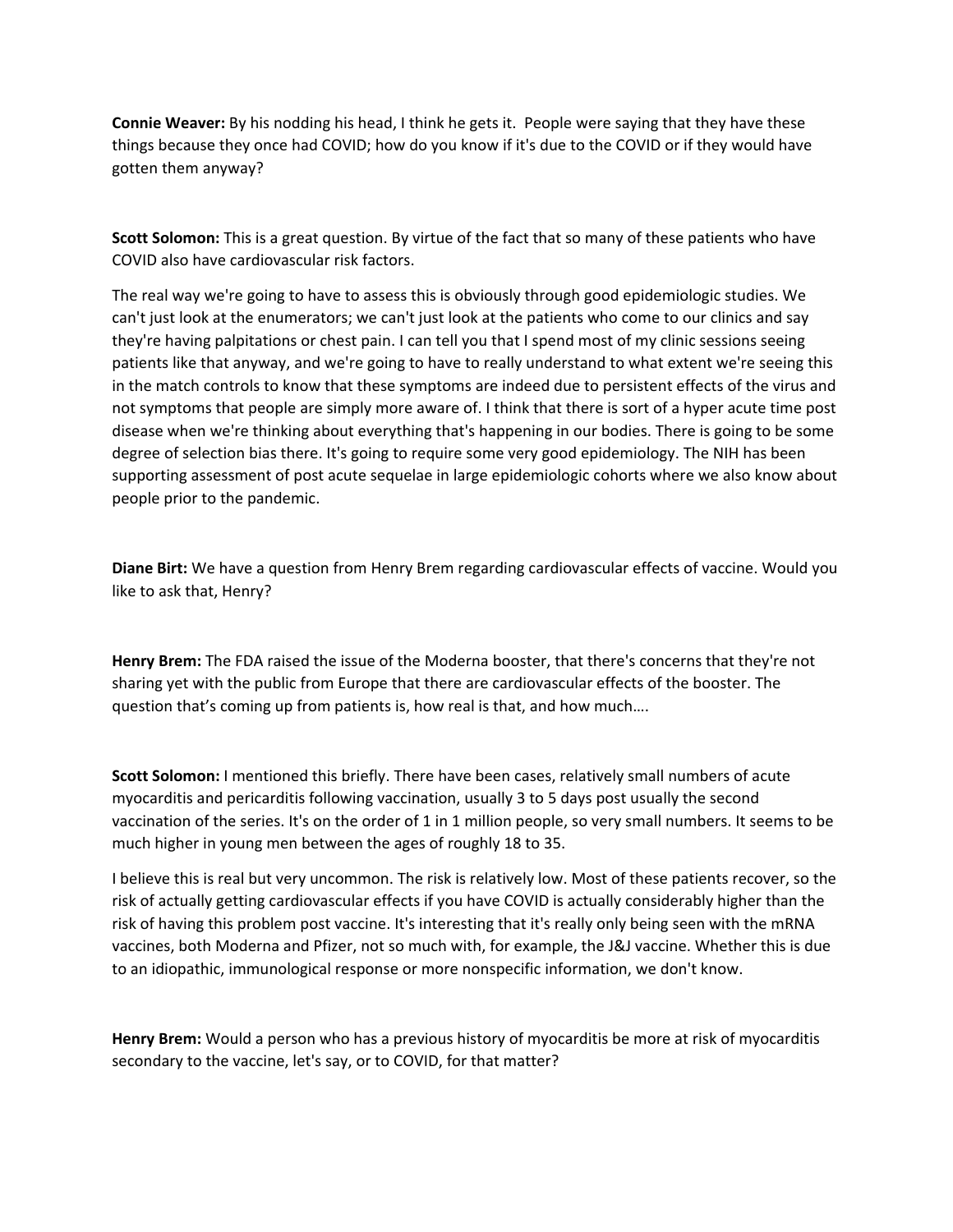**Scott Solomon:** It's a great question. I don't think we know the answer to that, because that will be a very small number, but I've not seen any data to support that somebody who has either cardiovascular disease or a history of myocarditis would be increased risk for the vaccine‐related myocarditis. Maybe that would be a reason that you might want to think about a non‐mRNA virus vaccine instead of an mRNA vaccine, but I have to say this based on no data whatsoever.

**Diane Birt:** One final question, and we'll make it very brief here. Looking at comorbidities, is there any known contribution of social determinants? This is from James Gavan.

**Scott Solomon:** It's a really great question.

One thing that neither of us really talked about were some of the enormous health disparities that we see in COVID‐19. We know that Black patients, patients of color in general, and ethnic minorities were at markedly increased risk for infection.

It's hard to sort that out from the other comorbidities in those groups. When you adjust for other things, you do still see increased risk, in general, in these groups. Interestingly, when you get to the hospital stage, our own data support suggests that you've kind of equalized everything. While, for example, Black patients are at increased risk for developing COVID, they may not be at increased risk for death if they've been hospitalized with COVID‐19 compared to others. This is an area that we're really going to have to understand much better through the use of good epidemiologic techniques.

**Diane Birt:** Just as a final follow‐up from our first speaker, Philip Calder. He said, yes, social determinants likely will be very important for infection.

Thank you, all. I hate to rush, but I think we need to get to our third speaker. Connie, you want to give a brief introduction so we can move forward?

**Connie Weaver:** It's my pleasure to introduce Dr Holly Nicastro, who's been a program officer with both NHLBI and NIDDK. We invited her today to talk about her role as coordinator for Nutrition for Precision Health Powered by the All of Us Research Program. She's going to bring us updates in the developments from NIH on precision nutrition, obesity, and diabetes. We're pleased you could join us today, Holly.

**Holly Nicastro:** Great, thank you for having me. Good afternoon or good morning, everybody.

I have been tasked with giving updates from the NIH, specifically on precision nutrition, obesity, and diabetes. I am a program director in the relatively new NIH Office of Nutrition Research. This office was formally established by Dr Francis Collins, NIH director, just in January of this year, 2021. Our office's mission is to advance nutrition science to promote health and reduce the burden of diet‐related diseases.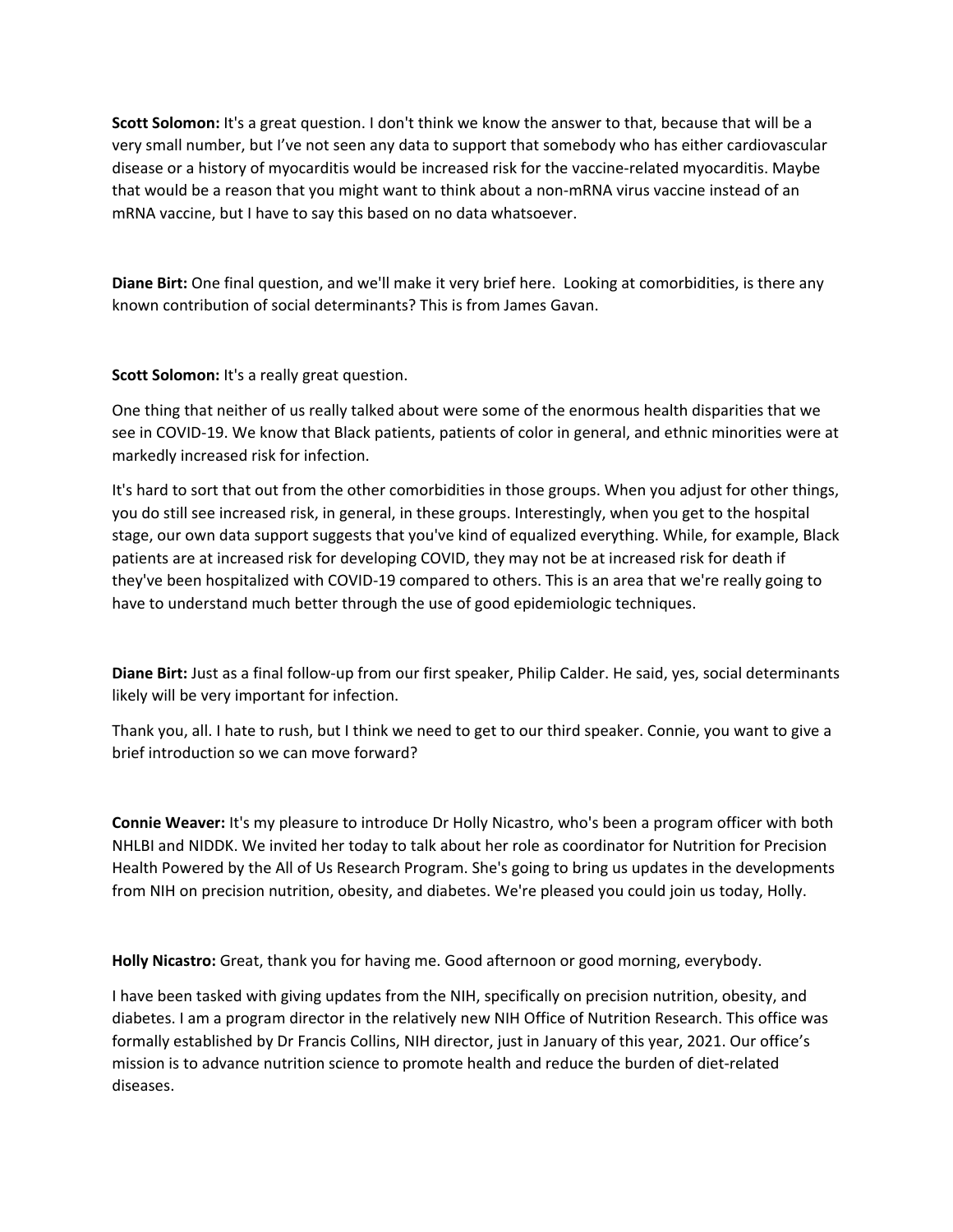You probably know, our office in some form has been around. Most of the current staff had been in the NIDDK Office of Nutrition Research. We had a similar charge of coordination of some trends, NIH nutrition activities, but now with the establishment of the NIH Office of Nutrition Research, we're in a much stronger position to advance our goals.

Key responsibilities of our office include advising NIH leadership on matters relating to nutrition research, coordinating the implementation of the strategic plan for NIH nutrition research (more on that will come in the next slide), and leading and representing NIH on various government-wide committees related to nutrition.

The establishment of ONR followed the release of the first-ever strategic plan for NIH nutrition research. This plan was released in May 2020, so I hope you've all heard of it; our timing wasn't great here with the newness of the COVID‐19 pandemic at the time. If you haven't seen it, I highly recommend you take a look.

The plan is broken up into four major goals, and each goal has accompanying objectives. Each objective could read as if it could be a future initiative or RFA. Now, that's not a plan, that's not a promise, but rather these objectives under the four goals identify areas in which NIH may need to take the lead, or where accomplishing these goals may require efforts beyond individual investigator-initiated R01s, for example.

To be clear, investigator‐initiated projects remain a major driving force, if not the major driving force of innovation at NIH. Our task as program directors is to identify areas where increased coordination funds or other pushes in the right direction might be needed.

The unifying theme of the plan is precision nutrition. When we say precision nutrition at NIH, what we mean is the goal of developing individualized, actionable dietary recommendations that help everyone figure out what, when, why, and how to eat to optimize health and quality of life.

Besides the unifying theme of precision nutrition, there are also five cross-cutting areas woven throughout all of the goals and objectives. These include minority health and health disparities; the health of women; rigor and reproducibility; data science, system science, and artificial intelligence; and training the scientific workforce.

What's not mentioned in the strategic plan but very much on everyone's mind is the COVID‐19 pandemic. Our office and the strategic plan have only ever existed in COVID's world. We hear the word syndemic, we use that frequently now, and we know the COVID-19 pandemic is exacerbating nutritionrelated health issues like food insecurity, access to food, hunger, food quality, the supply chain, and so on. We know, and heard very well earlier, that diet and nutrition and diet and nutrition‐related diseases like obesity, diabetes, heart disease, chronic kidney disease, can all influence one's risk of severity of COVID‐19 and its complications.

Even though it's not in our strategic plan, COVID‐19 and its complications are being considered in the implementation of the strategic plan. Our office is coordinating the implementation of the plan, primarily of the seven different working groups and a few outside initiatives that I'll talk about. These working groups are developing short- and long-term goals on their respective topics and developing workshop concepts, guidance documents, transformation initiatives, or grand challenges.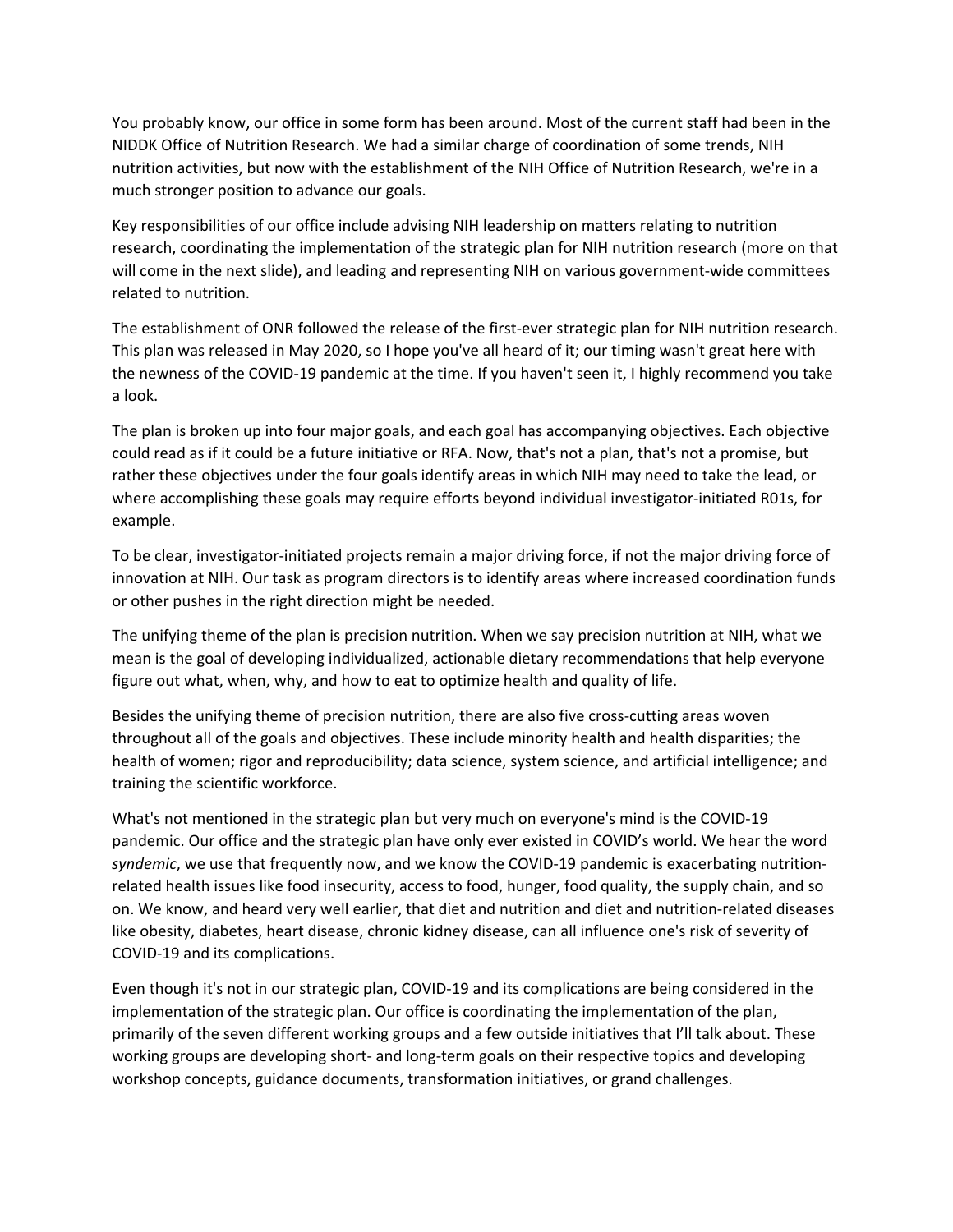Another activity our office is doing that I want to make you all aware of is our NutRitioNaLS, or listening sessions. As COVID hit and travel and in-person meetings stopped, we lost our opportunities to have informal and extremely valuable conversations with our extramural stakeholders. With this effort, anyone can request a session. Our office director, Chris Lynch, will attend as well as any relevant NIH subject-matter experts or program directors.

I just want to now highlight three efforts thate represent the very beginning of implementation of the strategic plan. First, hopefully you've heard of this in some way or another, this project is my baby, this is Nutrition for Precision Health Powered by the All of Us Research Program. The goal of this program is to develop algorithms to predict individual responses to foods and dietary patterns, with the idea that these algorithms can then be used to develop personalized or individualized dietary recommendations. We plan to do this by using a comprehensive set of inputs—microbiome, genomics, physiological measures, metabolic, behavioral, cognitive, contextual, electronic health records, survey data, environmental data. We'll do this in the largest and most diverse population study to date in a precision nutrition study. We'll accomplish that, we'll engage that large and diverse population, by being the first ancillary study to the All of Us Research Program.

This is the 10,000‐foot view of the Nutrition for Precision Health, or NPH, study. It's a modular discovery science study. In the first of three modules, we'll enroll 10,000 All of Us participants and look at their baseline diet for 2 weeks, so what they're already eating out there in the wild on their own, and study their physiological responses to meal challenges.

Module 2 is a controlled feeding study of 1,500 to 2,000 participants who first completed module 1. We'll look at responses to three different short-term intervention diets. The exact diets will be determined by our investigators and our steering committee. These will be free‐living studies, meaning participants will receive all of their food through the study but will otherwise carry on with their regular lives—live at their house, go to work, etc.

Module 3 is a domiciled feeding study. We'll study the same three diets as in module 2, but participants will check into the study centers for each of the three 2‐week intervention periods.

In all three modules, we'll collect the same potential predictive measures, conduct the same next‐meal challenges, and collect the same outcome measures, all to be determined and finalized by the investigators.

And then module 2, module 3 in particular, we'll provide additional opportunities for more detailed and more rigorous sample collection and data collection. Then we'll use machine learning and artificial intelligence to develop the algorithms that will predict various health‐related responses to foods.

I'll pause here and just say, you'll notice that despite my charge today to address updates in diabetes and obesity, that most of what I'm really talking about is disease or condition agnostic, or perhaps disease or condition inclusive. The exclusion criteria for this study for NPH will be minimal, and we aim to include an incredibly diverse population, including diversity in disease and conditions like obesity and diabetes. We want people with every BMI, people without diabetes, people with diabetes, people with pre‐diabetes. We'll also be studying endpoints relevant to these, like blood glucose responses, blood pressure, blood lipids, satiety, and more, to be determined by the steering committee.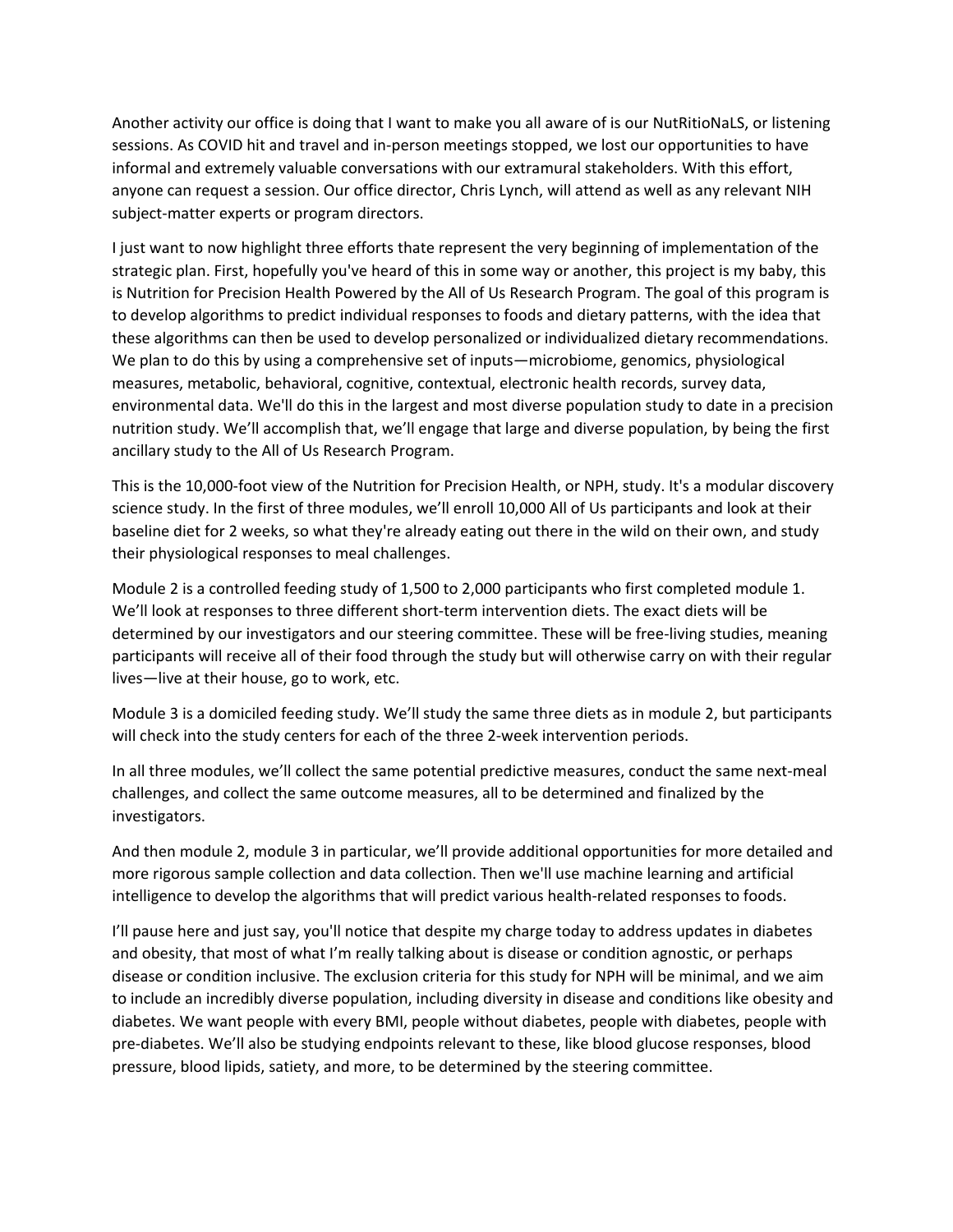The timeline for this program is that we are close to making initial awards for the program. We expect that to happen around December of this year, and it will be funded for an initial 5 years.

Another effort, this one very newly announced, is a T32 program called advanced training in artificial intelligence for precision nutrition science research, or AIPrN. This concept was recently cleared at the NIH Council of Councils meeting in September. The goal here is to build a future workforce that will be able to make pivotal discoveries using an increasingly complex landscape of big data and a wide array of data tools to tackle complex biomedical challenges in nutrition science and diet‐related chronic diseases.

This was concept cleared. What that means is, there's not yet a timeline or a budget attached to it, but our intent to develop this program is now public. We're hopeful that the timing of several AIPrN trainees will coincide with the release of the public data set and the tools from nutrition for precision health.

And one final effort I want to highlight is our recent workshop on food insecurity, neighborhood food environment, and nutrition health disparities. This happened a few weeks ago in September. I do have the link in the notes of the slide deck, or if you email me, I'll send you this link. Right now, anybody can go and register to access the materials from this workshop whether or not you attended the workshop live or not.

Thank you for your attention through my whirlwind tour of NIH nutrition activities. If you want to go deeper in any topics, I'm happy to take questions if time remains. Or you're always welcome to reach out by email: holly.nicastro@nih.gov. Thank you!

**Diane Birt:** Thank you very much, Holly, for a wonderful summation of what's happening at NIH particularly related to nutrition. I see that Allen Spiegel has his hand up, so Alan, first question.

**Allen Spiegel:** Thank you very much for that interesting overview. I suspect that this has kind of fallen by the wayside, sadly, because of the COVID pandemic. I think it's very important that you try to disseminate through a variety of channels information about this plan.

My question, which is not directed at you in a negative sense or even at my former colleagues at the NIH; I'm speaking from perspective of being the NIDDK director from 2000‐2006, of co‐chairing the obesity strategic research plan.

If, for example, when we're studying lung cancer and/or cardiopulmonary disease in the late 20th century and was going to frame a plan to do that without directly tackling the role of the tobacco industry, that would be really ludicrous. I'm not being naïve; I'm sure there are huge political challenges here. But how can one launch this plan without really directly looking at the fast-food industry, sugared beverage industry, all of the industry that is so powerfully, and again I'm not jumping to conclusions. It's very difficult, lacking really rigorous data, to say that the obesity epidemic is due largely or solely to the effect of industry, particularly with regard to health disparities and the inequities that we see with regard to a prevalence of fast‐food chains, etc.

This is my question: I didn't see any of what you're outlining directly confronting this issue.